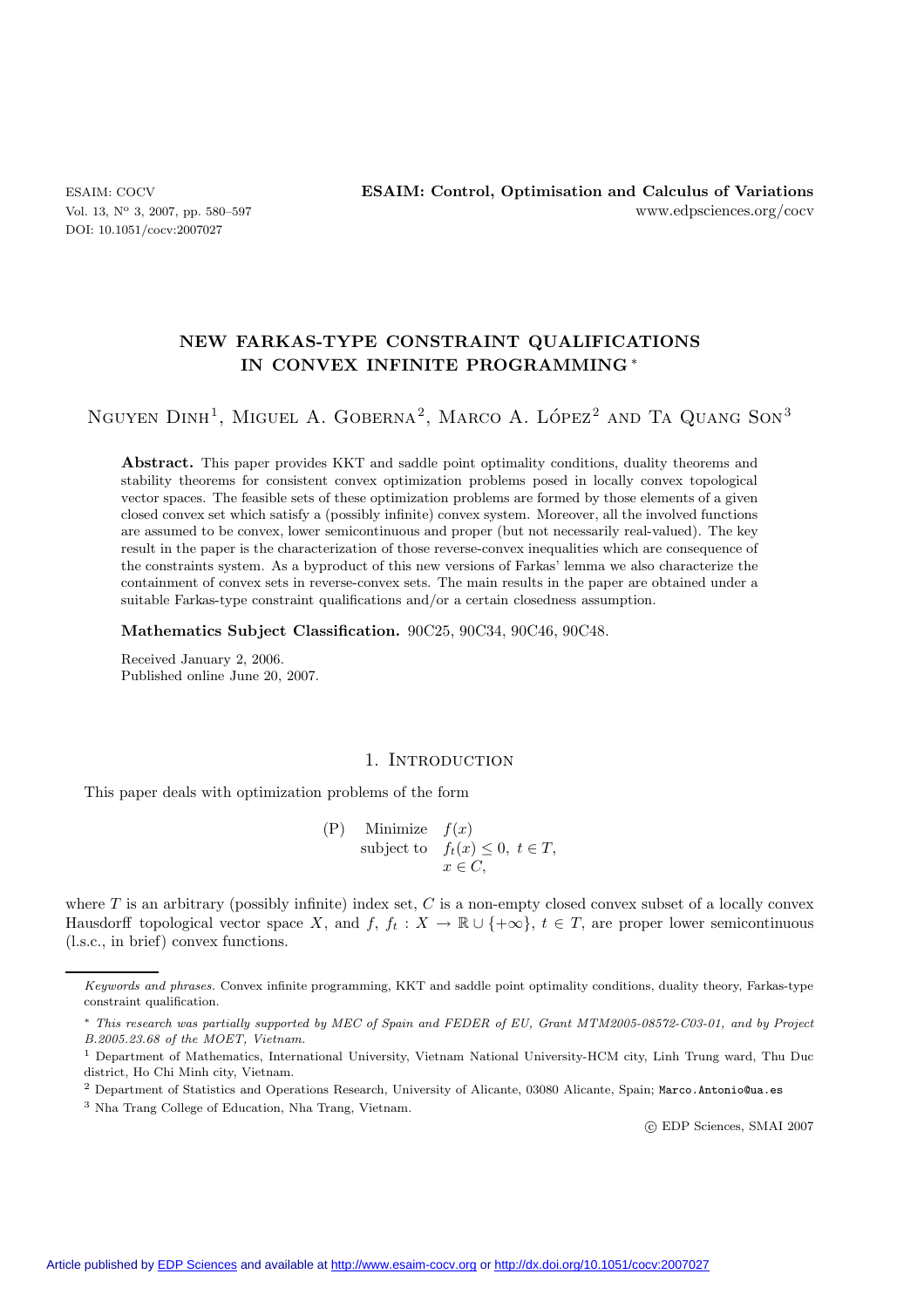Throughout the paper we assume that the (convex) constraint system

$$
\sigma := \{ f_t(x) \le 0, t \in T; \ x \in C \},\tag{1.1}
$$

is consistent, with solution set represented by  $A(A \neq \emptyset)$ .

The system  $\sigma$  is called *linear* when  $f_t(x) = a_t(x) - b_t$ ,  $a_t \in X^*$  (topological dual of X),  $b_t \in \mathbb{R}$ ,  $t \in T$ , and  $C = X$ . Moreover, it is called *infinite* (*ordinary* or *finite*) if the dimension of X and the number of constraints  $(|T|)$  are infinite (finite, respectively). If exactly one of these numbers is finite, then  $\sigma$  is called *semi-infinite* (typically, T is infinite and  $X = \mathbb{R}^n$ ). An optimization problem is called infinite (finite, semi-infinite) when its constraint system is infinite (finite, semi-infinite, respectively).

The objective of the paper is to provide optimality conditions, duality theorems, and stability theorems for (P). To do that we introduce new Farkas-type constraint qualifications and new versions of Farkas lemma. The classical Farkas lemma characterizes those linear inequalities which are *consequences* of a consistent ordinary linear inequality system (*i.e.*, they are satisfied by every solution of the system). Farkas-type results for convex systems (characterizing families of inequalities which are consequences of a consistent convex system  $\sigma$ ) are fundamental in convex optimization and in other fields as game theory, set containment problems, etc. Since the literature on Farkas lemma, and its extensions, is very wide (see, *e.g.*, the survey in [15]), we just mention here some works giving Farkas-type results for the kind of systems considered in the paper: [3, 11, 16, 22] for semi-infinite systems,  $[9, 14, 17, 21]$  for infinite systems, and  $[8, 18, 19]$  for cone convex systems.

The paper is organized as follows. Section 2 contains the necessary notations and recalls some basic results on convexity and convex systems. Section 3 extends to infinite convex systems two constraint qualifications (c.q., in brief) which play a crucial role in linear semi-infinite programming, one of them (the so-called Farkas-Minkowski property, FM in brief) being of global nature whereas the other one is a local property (and so it is called locally Farkas-Minkowski, LFM in short). Section 4 provides new asymptotic and non-asymptotic versions of Farkas' lemma characterizing those reverse-convex inequalities  $f(x) \geq \alpha$  which are consequences of  $\sigma$ . The non-asymptotic Farkas' lemma requires the FM c.q. together with a certain closedness condition involving  $f_t, t \in T$ , and f (which holds whenever f is linear or it is continuous at some feasible point), and it provides a characterization of the containment of convex sets in reverse-convex sets. Under these two assumptions we obtain, in Section 5, a Karush-Kuhn-Tucker (KKT) optimality condition for (P), we show that the LFM c.q. holds everywhere if the constraint system is FM, and, what is more important, that the LFM c.q. is, in a certain sense, the weakest condition guarateeing that (P) satisfies the KKT condition at the optimal solutions. Finally, in Section 6, a strong duality theorem and an optimality condition for (P), in terms of saddle points of the associated Lagrange function, are established. The strong duality theorem allows us to show that the optimal value of (P) is stable (in different senses) relatively to small arbitrary perturbations of the right-hand side function (the null function).

## 2. Preliminaries

For a set  $D \subset X$ , the closure of D will be denoted by cl D and the convex cone generated by  $D \cup \{0\}$  by cone D. The closure with respect to the weak<sup>∗</sup>-topology of a subset E of either the dual space  $X^*$  or the product space  $X^* \times \mathbb{R}$  will be represented also by cl E.

space  $X^* \times \mathbb{R}$  will be represented also by cl E.<br>We represent by  $\mathbb{R}^{(T)}_+$  the positive cone in  $\mathbb{R}^{(T)}$ , the so-called *space of generalized finite sequences*  $\lambda = (\lambda_t)_{t \in T}$ <br>such that  $\lambda_t \in \mathbb{R}$  for eac such that  $\lambda_t \in \mathbb{R}$ , for each  $t \in T$ , and with only finitely many  $\lambda_t$  different from zero. The supporting set of  $\lambda \in \mathbb{R}^{(T)}$  is supporting to  $\lambda \in \mathbb{R}^{(T)}$  is supporting to  $\lambda$  is  $t \in T + \lambda$ ,  $t \in \mathbb{R}$ . Ob  $\lambda \in \mathbb{R}^{(T)}$  is supp  $\lambda := \{t \in T \mid \lambda_t \neq 0\}$ . Observe that  $\mathbb{R}^{(T)}$  is the topological dual of  $\mathbb{R}^T$ , endowed with the product topology and product topology, and

$$
\lambda(u) = \sum_{t \in T} \lambda_t u_t := \sum_{t \in \text{supp }\lambda} \lambda_t u_t, \ \forall u \in \mathbb{R}^T, \ \forall \lambda \in \mathbb{R}^{(T)}.
$$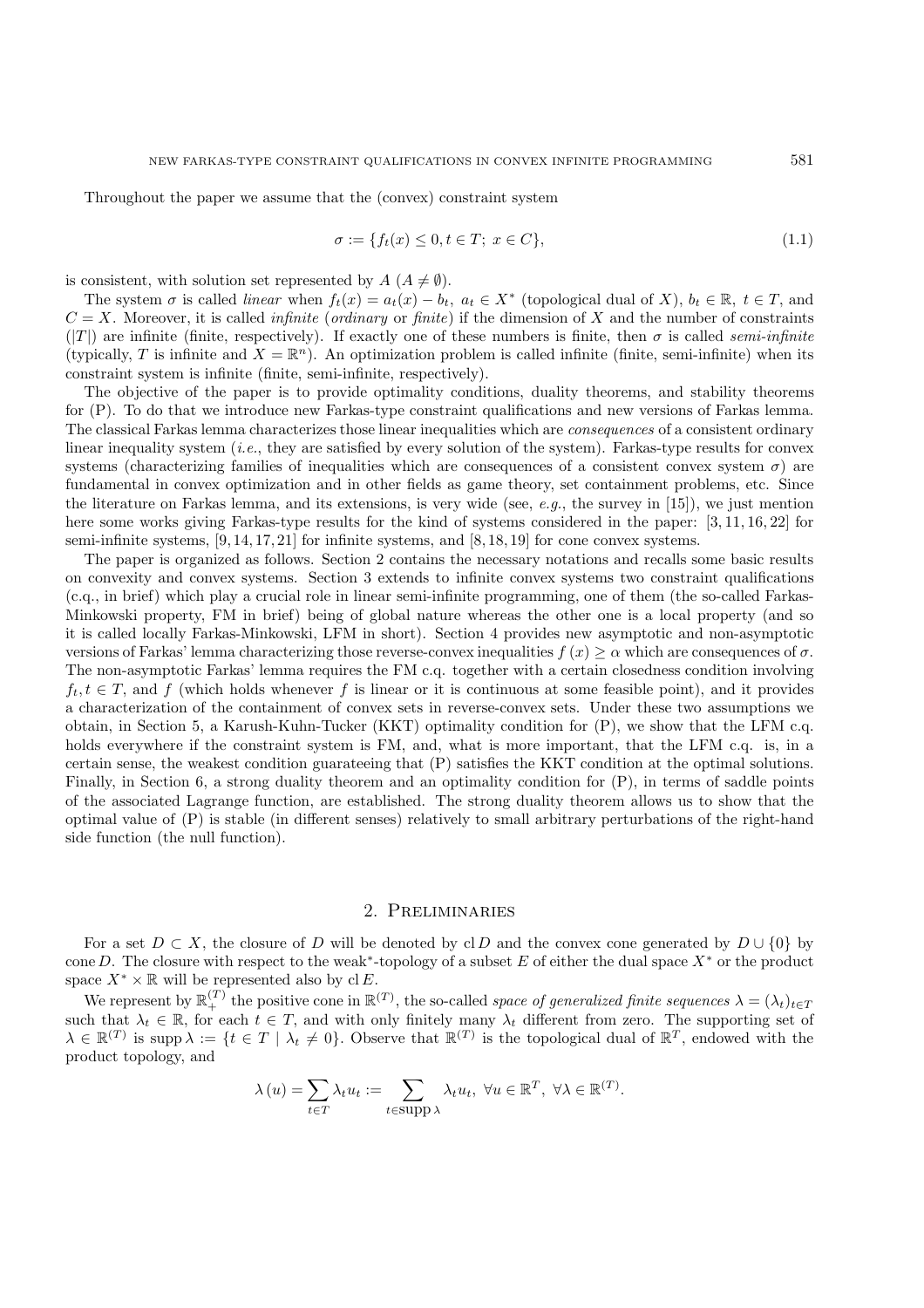Given  $\lambda \in \mathbb{R}_+^{(T)}$ , we define

$$
\sum_{t \in T} \lambda_t f_t := \sum_{t \in \text{supp } \lambda} \lambda_t f_t.
$$

Analogously, if  $\{Y_t, t \in \text{supp }\lambda\}$  is a class of non-empty subsets of some linear space, we define also

$$
\sum_{t \in T} \lambda_t Y_t := \sum_{t \in \text{supp } \lambda} \lambda_t Y_t,
$$

so that cone  $D = \left\{ \sum_{t \in T} \lambda_t D \mid \lambda \in \mathbb{R}^{(T)}_+ \right\}$ . Let further I be an arbitrary index set,  $\{Y_i, i \in I\}$  be a family of subsets of some linear space, and let  $\Im$  be the collection of all the non-empty finite subsets of I. Then

$$
\text{cone}\left(\bigcup_{i\in I} Y_i\right) = \bigcup_{J\in\mathfrak{S}} \text{cone}\left(\bigcup_{j\in J} Y_j\right)
$$
\n
$$
= \bigcup_{J\in\mathfrak{S}} \left(\sum_{j\in J} \text{cone} Y_j\right). \tag{2.1}
$$

For a set  $D \subset X$ , the *indicator function*  $\delta_D$  is defined as  $\delta_D(x) = 0$  if  $x \in D$ , and  $\delta_D(x) = +\infty$  if  $x \notin D$ . If D is a non-empty closed convex set, then  $\delta_D$  is a proper l.s.c. convex function. The *normal cone* of D at x is given by

$$
N_D(x) := \{ u \in X^* \mid u(y - x) \le 0 \text{ for all } y \in D \},
$$

if  $x \in D$ , and  $N_D(x) = \emptyset$ , otherwise.

Now let  $h: X \to \mathbb{R} \cup \{+\infty\}$  be a proper l.s.c. convex function. The *effective domain*, the *graph*, and the *epigraph* of h are

$$
\text{dom}h = \{x \in X \mid h(x) < +\infty\},\
$$
\n
$$
\text{gph}\,h = \{(x, h(x)) \in X \times \mathbb{R} \mid x \in \text{dom}h\},
$$

and

epi  $h = \{(x, \gamma) \in X \times \mathbb{R} \mid x \in \text{dom} h, h(x) \leq \gamma\},\$ 

respectively, whereas the *conjugate function* of h,  $h^*: X^* \to \mathbb{R} \cup \{+\infty\}$ , is defined by

$$
h^*(v) := \sup\{v(x) - h(x) \mid x \in \text{dom}h\}.
$$

It is well-known that  $h^*$  is also a proper l.s.c. convex function, and that its conjugate, denoted by  $h^{**}$ , coincides with h.

The *support function* of  $D \subset X$  is

$$
\sup_{x \in D} u(x) = \delta_D^* (u) = \delta_{\text{cl}(\text{conv}D)}^* (u), \ u \in X^*.
$$

**Lemma 1.** Let  $q, h : X \to \mathbb{R} \cup \{+\infty\}$  be proper l.s.c. convex functions such that at least one of them is *continuous at some point of* domg <sup>∩</sup> domh*. Then* epig<sup>∗</sup> + epih<sup>∗</sup> *is weak*<sup>∗</sup>*-closed.*

*Proof.* If, for instance, q is continuous at  $c \in \text{dom}h$ , it is clear that  $c \in \text{int}(\text{dom}q) \cap \text{dom}h$ , and this implies that 0 belongs to the core of domg – domh, which, in turn, entails that cone(domg – domh) is a closed space. Then, it follows from [4] Proposition 3.1, that the set epi $a^* + \text{enib}^*$  is weak\*-closed it follows from [4], Proposition 3.1, that the set  $epig^* + epih^*$  is weak<sup>\*</sup>-closed.

We also define the *subdifferential* of h at  $a \in \text{dom } h$  as

$$
\partial h(a) := \{ u \in X^* \mid h(x) \ge h(a) + u(x - a) \ \forall x \in X \}.
$$

Thus, if D is a non-empty closed convex set, then  $\partial \delta_D(a) = N_D(a)$  for all  $a \in D$ .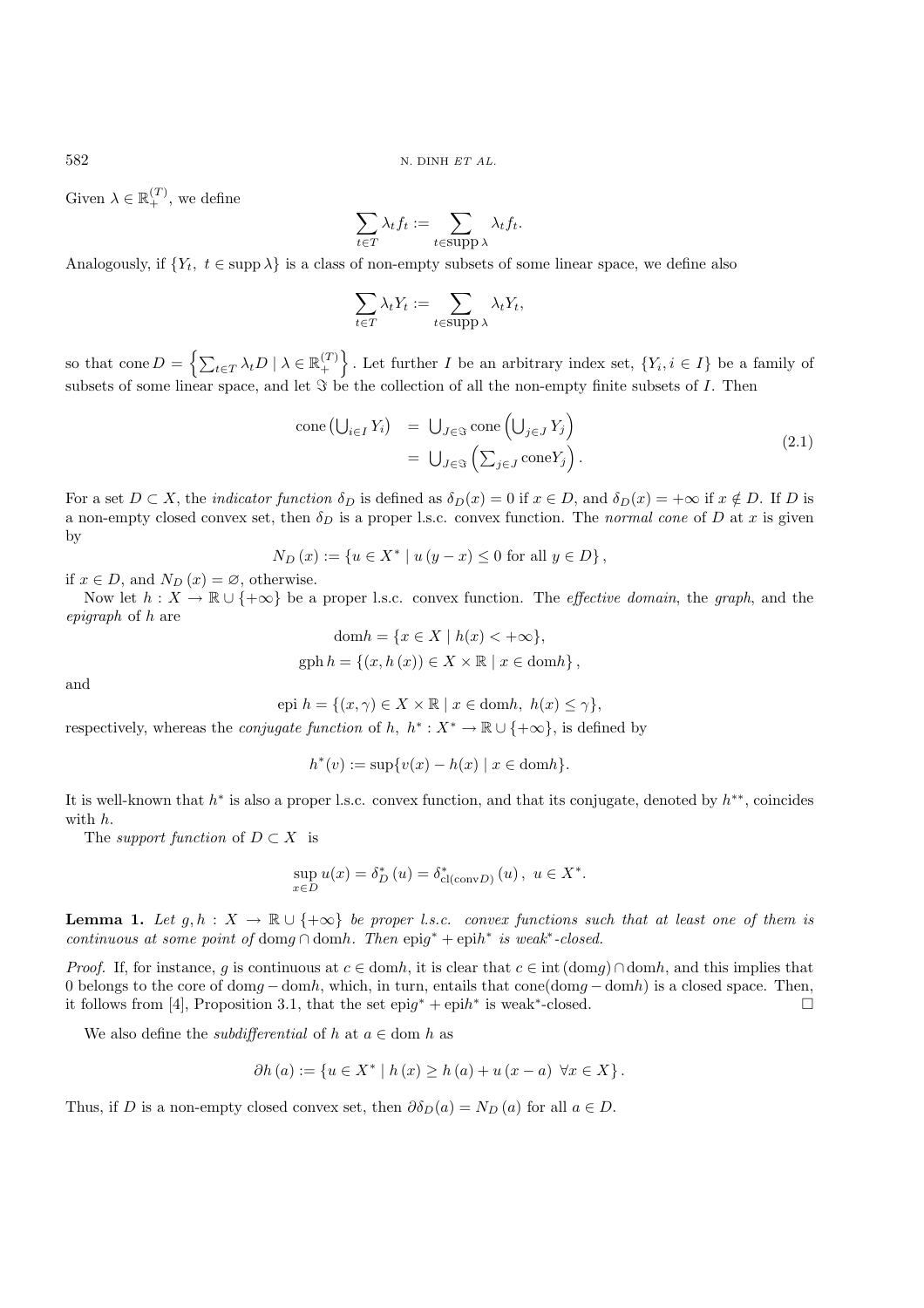On the other hand, for g and h as in Lemma 1, we have  $\partial q(a)+\partial h(a) \subset \partial (q+h)(a)$  for all  $a \in \text{dom } q \cap \text{dom } h$ , where the inclusion can be strict. The following lemma was established in [4], Theorem 3.1, assuming that X is a Banach space, but the proof is exactly the same for locally convex vector spaces.

If  $g, h : X \to \mathbb{R} \cup \{+\infty\}$  are proper l.s.c. convex functions, then it is known that

$$
epi(g+h)^* = cl \{ epig^* + epih^* \}.
$$
\n
$$
(2.2)
$$

**Lemma 2.** *Let*  $g, h: X \to \mathbb{R} \cup \{+\infty\}$  *be proper l.s.c. convex functions. If* epig<sup>\*</sup> + epih<sup>∗</sup> *is weak*<sup>∗</sup>-closed then, *for each*  $a \in \text{dom } q \cap \text{dom } h$ ,

$$
\partial(g+h)(a) = \partial g(a) + \partial h(a).
$$

For  $\varepsilon > 0$ , the  $\varepsilon$ -*subdifferential* of h at  $a \in \text{dom } h$  is defined as the non-empty weak\*-closed convex set

$$
\partial_{\varepsilon}h(a) := \{ v \in X^* \mid h(x) \ge h(a) + v(x - a) - \varepsilon, \ \forall x \in X \}.
$$

It is worth observing that, if  $a \in \text{dom}h$ , then (proved in [14], Lem. 2.1, in Banach spaces)

$$
epih^* = \bigcup_{\varepsilon \ge 0} \{ (v, v(a) + \varepsilon - h(a) \mid v \in \partial_{\varepsilon} h(a) \}. \tag{2.3}
$$

The *characteristic cone* of  $\sigma = \{f_t(x) \leq 0, t \in T; x \in C\}$  is

$$
K := \text{cone}\left\{\bigcup_{t \in T} \text{epi} f_t^* \cup \text{epi} \delta_C^*\right\}.
$$

Taking into account that  $\mathrm{epi} \delta_C^*$  is a convex cone, we can also write

$$
K := \text{cone}\{\bigcup_{t \in T} \text{epi} f_t^*\} + \text{epi}\delta_C^*.
$$

Since  $A \neq \emptyset$ , and given  $v \in X^*$  and  $\alpha \in \mathbb{R}$ ,

 $v(x) \leq \alpha$  is a consequence of  $\sigma \Leftrightarrow (v, \alpha) \in \mathrm{cl} K$ .

([9], Th. 4.1, extending [16], Th. 3.2.)

#### 3. Farkas-type constraint qualifications

The following constraint qualification was introduced in [5] as a very general assumption for the duality theorem in linear semi-infinite programming, and it has also been used in convex programming (see, *e.g.*, [8]).

**Definition 1.** We say that  $\sigma$  is *Farkas-Minkowski* (FM, in brief) if K is weak<sup>\*</sup>-closed.

If  $\text{cone} \{ \bigcup_{t \in T} \text{gph } f_t^* \cup \text{gph } \delta_C^* \}$  is weak<sup>\*</sup>-closed, then  $\sigma$  is FM (9), Prop. 3.4). The converse is not true.<br>Observe that  $f_{\delta_D}(r) < 0$  is a FM representation of any closed convex set  $D \neq \emptyset$  because epi

Observe that  $\{\delta_D(x) \leq 0\}$  is a FM representation of any closed convex set  $D \neq \emptyset$ , because epi  $\delta_D^*$  is a weak<sup>\*</sup>-<br>sed cone. In particular  $f_{\delta}(\alpha) < 0$ , is a FM system which has the same solutions as  $\sigma$  and so, closed cone. In particular,  ${\delta_A(x) \leq 0}$  is a FM system which has the same solutions as  $\sigma$  and, so, the same continuous linear consequences (inequalities of the form  $v(x) \leq \alpha$ , with  $v \in X^*$  and  $\alpha \in \mathbb{R}$ ); *i.e.*,

$$
\operatorname{cl} K = \operatorname{epi}\delta_A^*.
$$
\n<sup>(3.1)</sup>

(This statement extends [16], (4.2).)

If  $S \subset T$  and  $|S| < \infty$ , then  $\sigma_S := \{f_t(x) \leq 0, t \in S; x \in C\}$  is a *finite subsystem* of  $\sigma$ .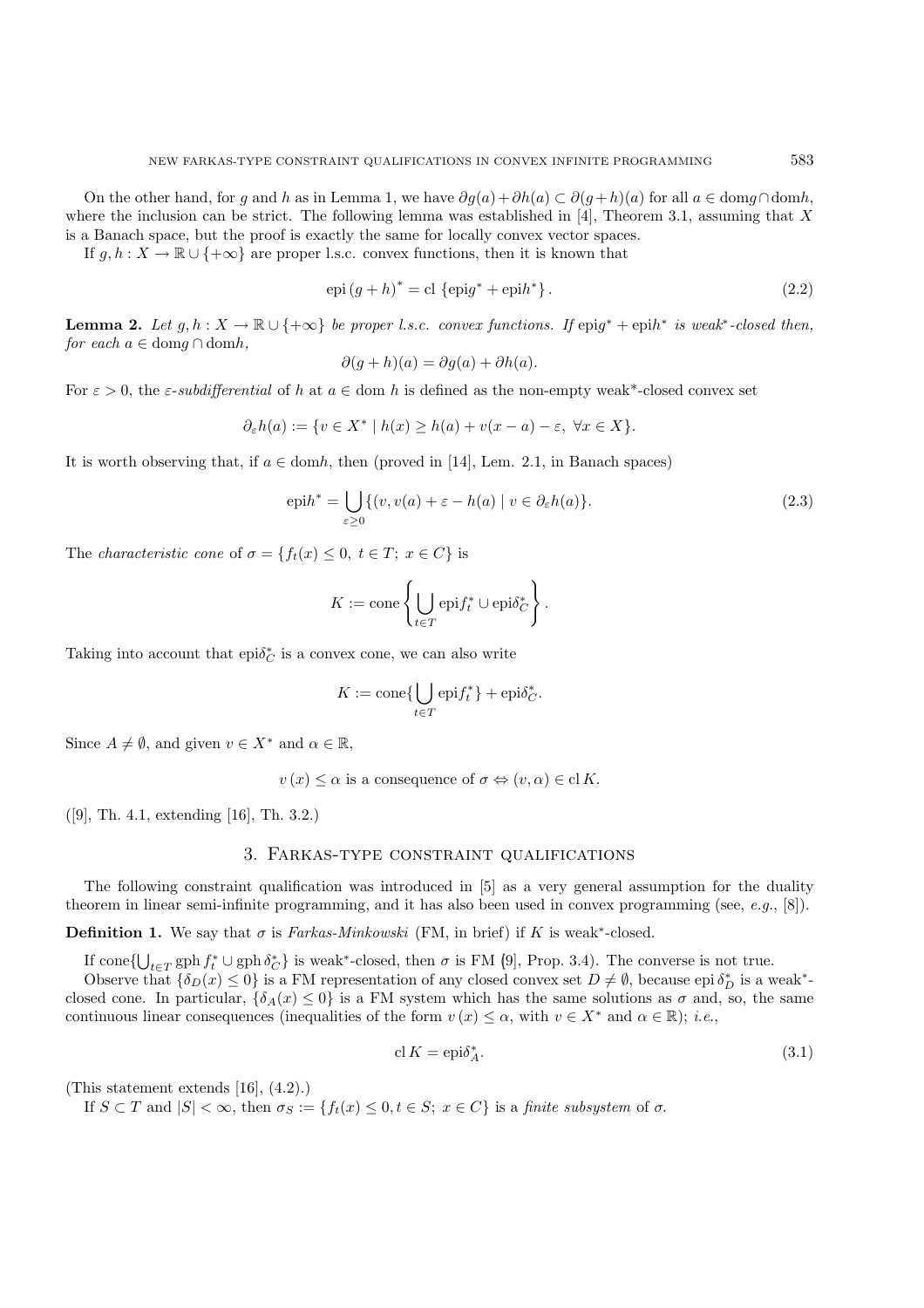**Proposition 1.** *If*  $\sigma$  *is* FM, *then every continuous linear consequence of*  $\sigma$  *is also consequence of* a finite *subsystem of*  $\sigma$ *. The converse statement holds if*  $\sigma$  *is linear.* 

*Proof.* Let  $\sigma$  be FM. If  $v(x) \leq \alpha$ , with  $v \in X^*$ , is consequence of  $\sigma$ , then  $(v, \alpha) \in \text{cl } K = K$  and, by (2.1), there exist  $S \subset T$ , with  $|S| < \infty$ ,  $\{u_t, t \in S; w\} \subset X^*$ , and  $\{\lambda_t, t \in S; \alpha_t, t \in S; \mu; \beta\} \subset \mathbb{R}_+$  such that

$$
(v, \alpha) = \sum_{t \in S} \lambda_t (u_t, f^*(u_t) + \alpha_t) + \mu (w, \delta_C^*(w) + \beta) \in K_S,
$$

where  $K_S$  denotes the characteristic cone of  $\sigma_S$ . Since  $(v, \alpha) \in \text{cl } K_S$ ,  $v(x) \leq \alpha$  is consequence of  $\sigma_S$ .

Now let  $C = X$  and  $f_t(x) = a_t(x) - b_t$ , with  $a_t \in X^*$  and  $b_t \in \mathbb{R}$ ,  $t \in T$ . Since  $f_t^* = b_t + \delta_{\{a_t\}}$ ,  $t \in T$ , and  $-\delta_{\{a_t\}}$  we have  $K = \text{cone } f(a_t, b_t)$ ,  $t \in T^*(0, 1)$  $\delta_X^* = \delta_{\{0\}}$ , we have  $K = \text{cone} \{ (a_t, b_t), t \in T; (0, 1) \}$ .<br>Let  $(a, \alpha) \in \text{cl } K$ . This is equivalent to assert that

Let  $(v, \alpha) \in \text{cl } K$ . This is equivalent to assert that  $v(x) \leq \alpha$  is consequence of  $\sigma$ . By assumption, there exists  $S \subset T$ , with  $|S| < \infty$ , such that  $v(x) \leq \alpha$  is consequence of  $\sigma_S$ , so that  $(v, \alpha) \in \text{cl } K_S$ , where  $K_S$  denotes again the characteristic cone of  $\sigma_S$ ; *i.e.*,  $K_S = \text{cone} \{ (a_t, b_t), t \in S; (0, 1) \}$ . Since this cone is finite dimensional, it is weak\*-closed and  $(a, \alpha) \in K_S \subset K$ . Thus K is weak\*-closed weak<sup>\*</sup>-closed and  $(v, \alpha) \in K_S \subset K$ . Thus, K is weak<sup>\*</sup>-closed.

The following example shows that the converse statement of Proposition 1 is not true for convex systems (even though  $X = C = \mathbb{R}^n$  and  $|T| = 1$ ).

**Example 1.** Let  $X = C = \mathbb{R}^n$ ,  $T = \{1\}$ , and  $\sigma = \{f_1(x) := \frac{1}{2} ||x||^2 \le 0\}$ . Since  $f_1^*(v) = \frac{1}{2} ||v||^2$ ,  $K = \{f_1^*(v) = \frac{1}{2} ||v||^2\}$  $(\mathbb{R}^n \times \mathbb{R}_{++}) \cup \{0\}$  is not closed. Thus,  $\sigma$  is a finite non-FM convex system.

The following version of Farkas lemma ([9], Th. 4.4) will be used later on.

**Lemma 3.** Let  $\sigma$  be FM,  $v \in X^*$ , and  $\alpha \in \mathbb{R}$ . Then, the following statements are equivalent: *(i)*  $v(x) > \alpha$  *is consequence of*  $\sigma$ ;

 $(iii)$   $(-v, -\alpha) \in K;$ 

(*iii*) there exists  $\lambda \in \mathbb{R}_+^{(T)}$  such that

$$
v(x) + \sum_{t \in T} \lambda_t f_t(x) \ge \alpha, \ \forall x \in C.
$$

Let us introduce another constraint qualification. Given  $x \in X$ , consider the indices subset

$$
T(x) := \{ t \in T \mid f_t(x) = 0 \}.
$$

If  $z \in A$ ,  $T(z)$  is the set of indices corresponding to the *active constraints at* z, and it can be verified easily that

$$
N_C(z) + \text{cone}\left(\bigcup_{t \in T(z)} \partial f_t(z)\right) \subseteq N_A(z). \tag{3.2}
$$

**Definition 2.** We say that  $\sigma$  in (1.1) is *locally Farkas-Minkowski* (LFM, in short) *at*  $z \in A$  if

$$
N_A(z) \subseteq N_C(z) + \text{cone}\left(\bigcup_{t \in T(z)} \partial f_t(z)\right). \tag{3.3}
$$

 $\sigma$  is said to be LFM if it is LFM at every feasible point  $z \in A$ .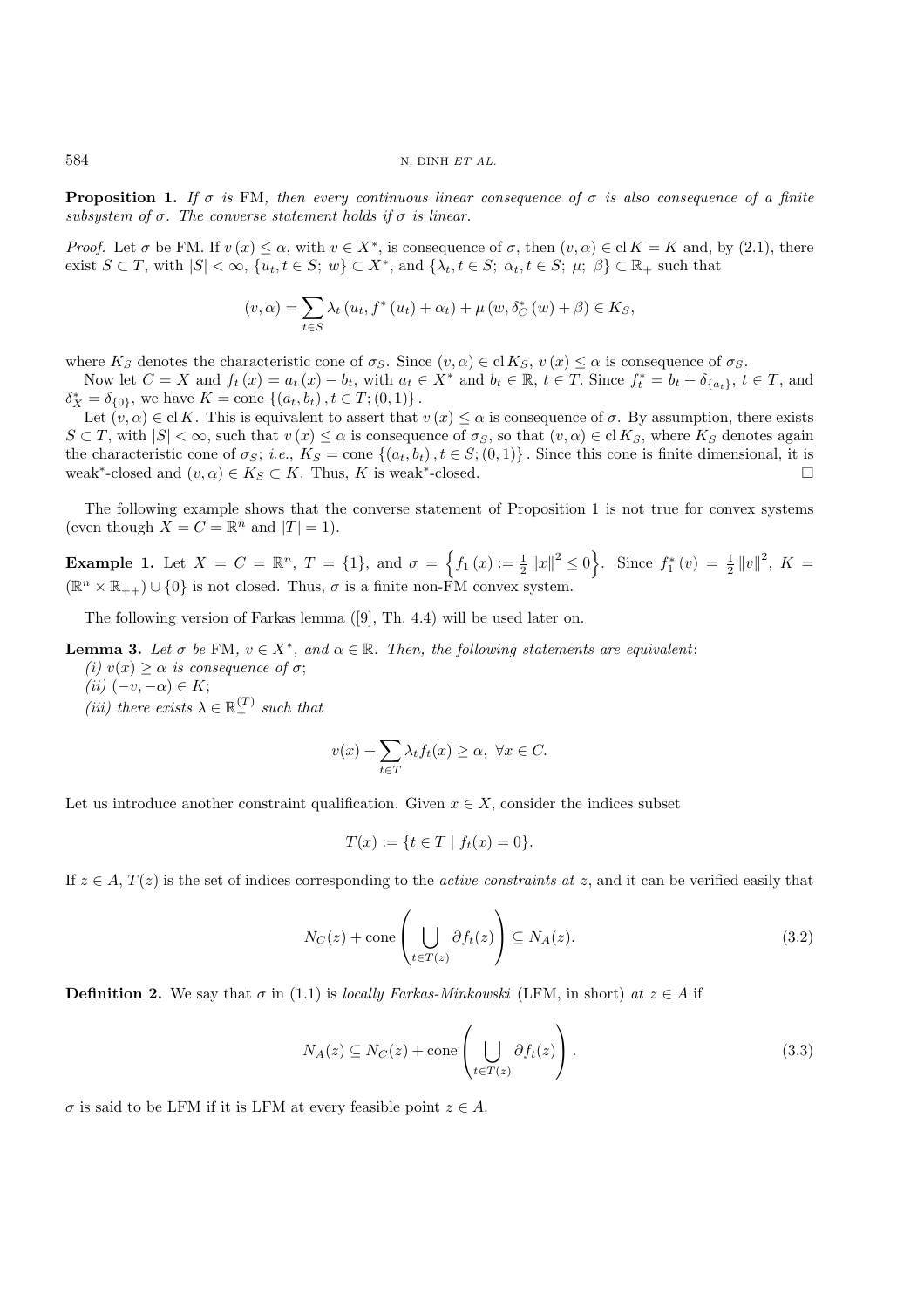Thanks to (3.2),  $\sigma$  is LFM at  $z \in A$  if and only if

$$
N_A(z) = N_C(z) + \text{cone}\left(\bigcup_{t \in T(z)} \partial f_t(z)\right).
$$

The LFM property, under the name of *basic constraint qualification* (BCQ), was introduced in [13], p. 307, in relation to an ordinary convex programming problem, with equality/inequality constraints. It was extended in [24] to the framework of linear semi-infinite systems in the Euclidean space, and deeply studied in [11], Chapter 5. The consequences of its extension to convex semi-infinite systems were analyzed in [10].

In [22] and [21], the following indices subset is considered, instead of  $T(x)$ ,

$$
T(x) := \{ t \in T \mid \varphi(x) = f_t(x) \},
$$

where  $\varphi$  is the *supremum function* 

$$
\varphi(x) := \sup_{t \in T} f_t(x).
$$

Since  $A \neq \emptyset$ ,  $\varphi$  is a proper l.s.c. convex function (epi $\varphi = \bigcap_{t \in T}$ epi $f_t$ ). In [22] and [21] the continuity of  $\varphi$  on X is assumed, and they formulate the so-called *BCQ condition at* z as follows:

$$
(BCQ): \t N_A(z) \subseteq N_C(z) + \text{cone}\left(\bigcup_{t \in \tilde{T}(z)} \partial f_t(z)\right). \t (3.4)
$$

Whereas X is the Euclidean space in [22], and it is a Banach space in [21], our LFM condition is given in a locally convex Hausdorff topological vector space X and the strong requirement of the continuity of  $\varphi$  on X is removed. Nevertheless, the relationship between both conditions is shown in the following result.

**Proposition 2.** If  $\varphi$  is continuous at  $z \in A$  and z is an interior point of C, the conditions LFM and BCQ. *at* z*, as they are respectively formulated in* (3.3) *and* (3.4)*, are equivalent.*

*Proof.* 
$$
T(z) \subset T(z)
$$
 because

 $t \in T(z) \Rightarrow 0 = f_t(z) \leq \varphi(z) \leq 0 \Rightarrow t \in \widetilde{T}(z).$ 

If  $\varphi(z) < 0$ , the continuity assumption entails that z is an interior point of A. Then,  $N_A(z) = \{0\}$  and (3.3) and (3.4) are both trivially satisfied.

If  $\varphi(z)=0$ , then  $T(z) = \widetilde{T}(z)$  because

$$
t \in \overline{T}(z) \Rightarrow f_t(z) = \varphi(z) = 0 \Rightarrow t \in \overline{T}(z).
$$

Once again  $(3.3)$  and  $(3.4)$  are equivalent.

The following proposition is a LFM counterpart of Proposition 1.

**Proposition 3.** *Let*  $z \in A$ *. If*  $\sigma$  *is* LFM *at*  $z$  *and for certain*  $u \in X^*$  *we have* 

$$
u(x) \le u(z), \text{ for all } x \in A,
$$
\n
$$
(3.5)
$$

*then*  $u(x) \leq u(z)$  *is also a consequence of a finite subsystem of*  $\sigma$ . The converse statement holds provided that  $\sigma$ *is linear.*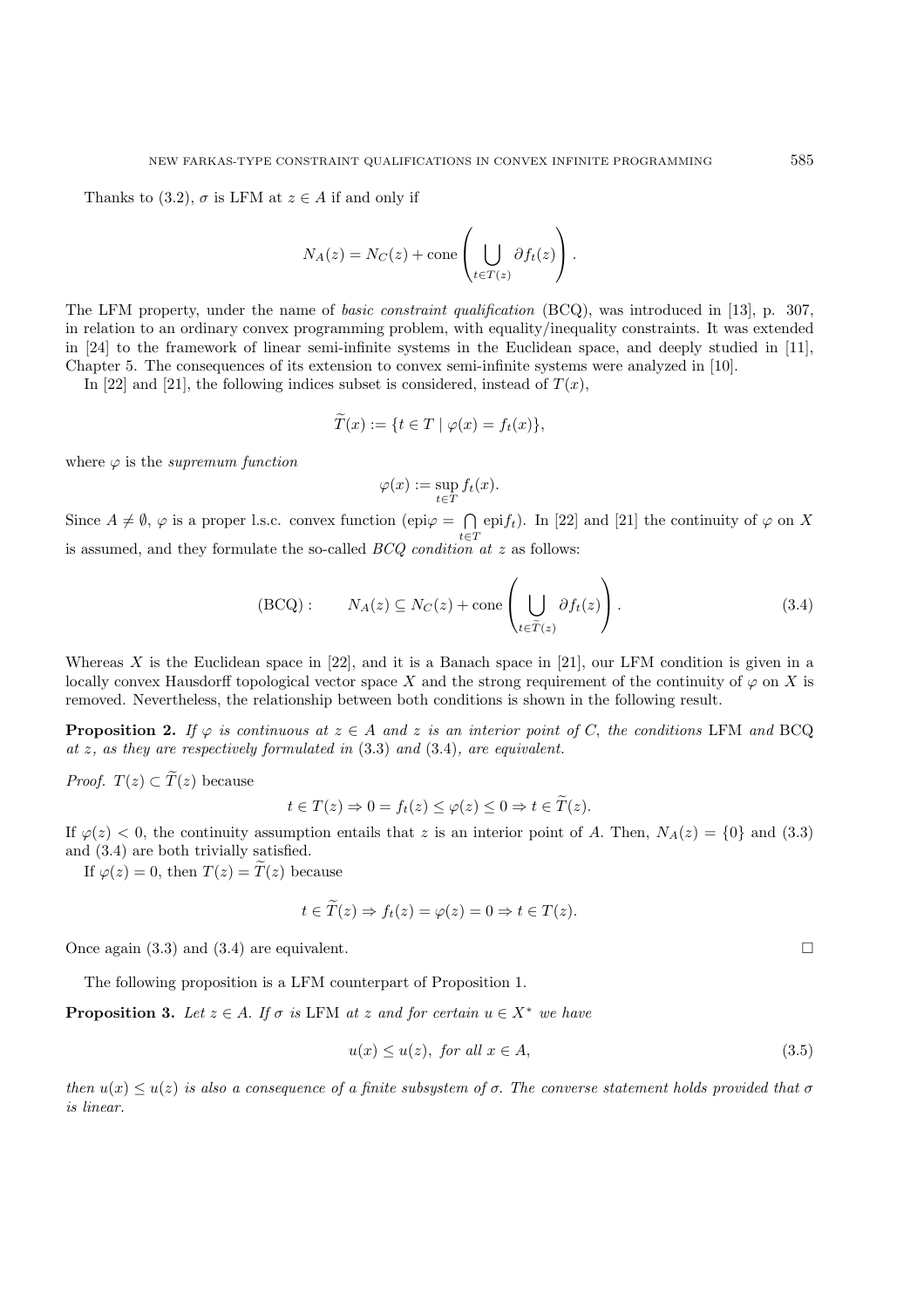*Proof.* We only consider the non-trivial case  $u \neq 0$ .

(3.5) is equivalent to  $u \in N_A(z) \setminus \{0\}$ , and (3.3) entails the existence of

$$
v_1 \in N_C(z)
$$
 and  $v_2 \in \text{cone}\left(\bigcup_{t \in T(z)} \partial f_t(z)\right)$ ,

such that  $u = v_1 + v_2$ .

If  $v_2 = 0$ , then  $u = v_1 \in N_C(z)$  and  $u(x) \leq u(z)$  is a consequence of any possible subsystems of  $\sigma$ , whose solution set is always included in C.

If  $v_2 \neq 0$ , the convexity of the subdifferential set entails the existence of  $\lambda \in \mathbb{R}_+^{(T)}$  and  $u_t \in \partial f_t(z)$ ,  $t \in$  $\text{supp }\lambda \subset T(z)$ , such that

$$
v_2 = \sum_{t \in \text{supp }\lambda} \lambda_t u_t.
$$

Let

$$
\sigma_1 := \{ f_t(x) \le 0, \ t \in \text{supp } \lambda; \ x \in C \},
$$

and let  $x \in A_1$ , where  $A_1$  is the solution set of  $\sigma_1$ . We have, for every  $t \in \text{supp }\lambda$ ,

$$
0 \ge f_t(x) \ge f_t(z) + u_t(x - z) = u_t(x - z),
$$

and so

$$
0 \geq \sum_{t \in \text{supp }\lambda} \lambda_t f_t(x) \geq \sum_{t \in \text{supp }\lambda} \lambda_t u_t(x - z)
$$
  
=  $v_2(x - z)$   
=  $(u - v_1)(x - z)$   
=  $u(x - z) + (-v_1)(x - z)$   
 $\geq u(x - z),$ 

where the last inequality comes from  $v_1 \in N_C(z)$ . Thus, we have proved that

$$
u(x) \leq u(z)
$$
, for every  $x \in A_1$ .

Now let  $C = X$  and  $f_t(x) = a_t(x) - b_t$ , with  $a_t \in X^*$  and  $b_t \in \mathbb{R}$ ,  $t \in T$ .

Let  $u \in N_A(z) \setminus \{0\}$ ; *i.e.*,  $u(x - z) \le 0$  for all  $x \in A$ . By assumption, there exists  $S \subset T$ , S finite, such that  $x \ge u(z)$  if  $a_x(x) \le b$ , for all  $t \in S$  $u(x) \le u(z)$  if  $a_t(x) \le b_t$  for all  $t \in S$ .

By the same argument used in the proof of the converse in Theorem 1,

$$
(u, u(z)) \in K_S
$$
 = cone  $\{(a_t, b_t), t \in S; (0, 1)\}$ .

Then, there will exist  $\lambda_t \geq 0$ ,  $t \in S$ , not all of them equal to zero, and  $\mu \geq 0$  such that

$$
(u, u(z)) = \sum_{t \in S} \lambda_t (a_t, b_t) + \mu(0, 1),
$$

so that

$$
0 = \sum_{t \in S} \lambda_t (a_t(z) - b_t) - \mu.
$$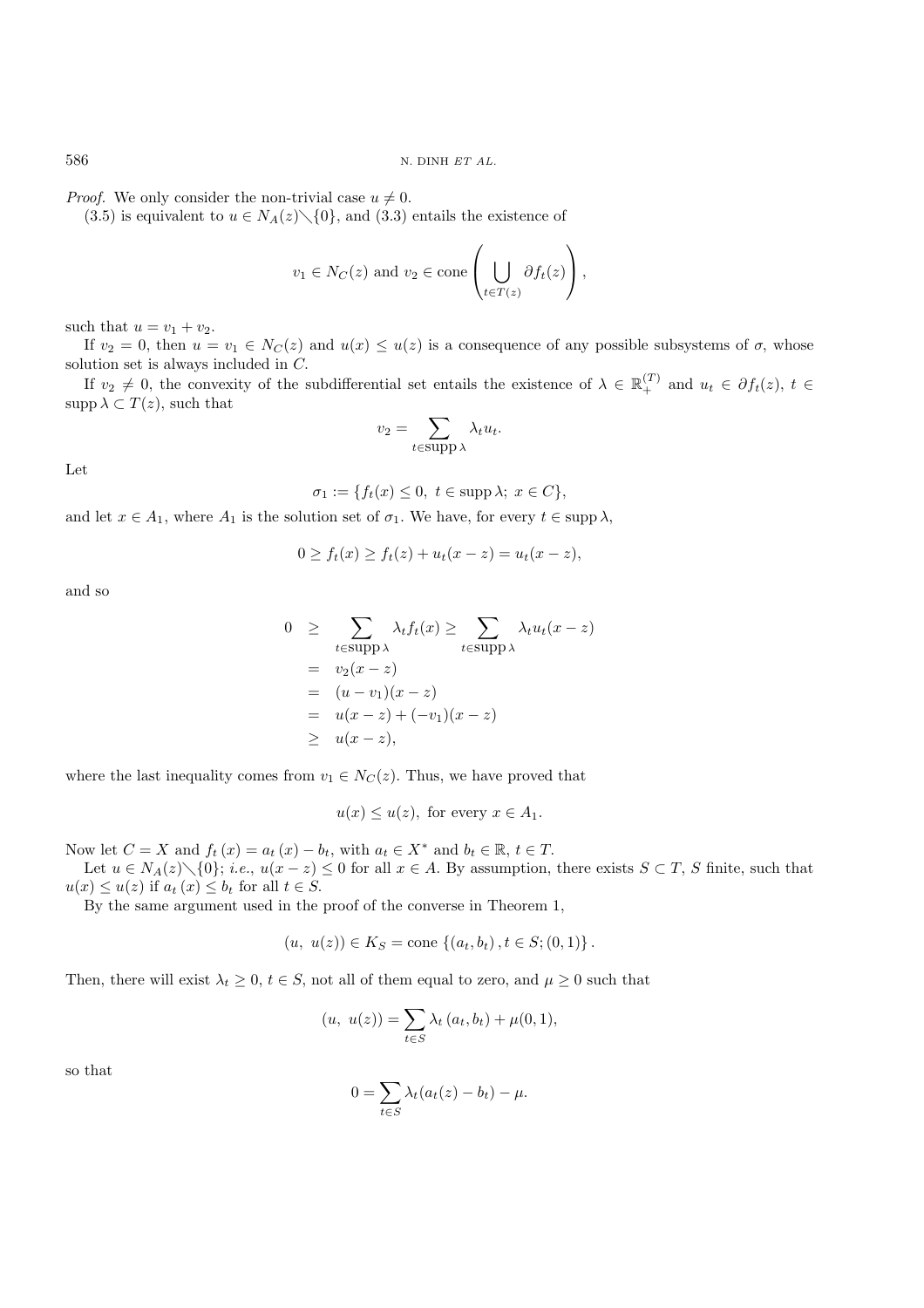Hence  $\mu = 0$  and  $S \subset T(z)$ , which entails

$$
u \in \text{cone} \{a_t, t \in T(z)\} = \text{cone}\left(\bigcup_{t \in T(z)} \partial f_t(z)\right).
$$

The second statement in the previous proposition does not hold for convex systems without any additional assumption, as the same Example 1 and any other finite convex system which is not LFM show. An example of infinite convex system (similar to [10], Ex. 2.1) that also illustrates this fact is the following.

**Example 2.** Let  $X = C = \mathbb{R}, T = \mathbb{N}$ , and

$$
\sigma = \left\{ f_t \left( x \right) := \max \{ 0, x^{2t+1} \} \le 0, \ t \in T \right\}
$$

We observe that  $A = ] - \infty, 0]$ , and for  $z = 0$ ,  $T(0) = T$ , and

$$
N_A(z) = [0, +\infty[ \neq \{0\} = N_C(z) + \text{cone}\left(\bigcup_{t \in T(z)} \partial f_t(z)\right).
$$

Thus,  $\sigma$  is not LFM despite that the condition in the last proposition is satisfied (every finite subsystem has the same solution set).

# 4. Extended Farkas lemma

From now on we use the following closedness condition [4] involving  $f_t, t \in T$ , f, and C:

$$
(CC):
$$
 The set  $\text{epi}f^* + \text{cl } K$  is weak\*-closed.

If epi $f^* + K$  is weak<sup>\*</sup>-closed, then the closedness condition (CC) holds. The following theorem gives other sufficient conditions.

**Theorem 1.** *If* σ *is* FM *and* f *is either linear or continuous at some point of* A*, then condition* (CC) *holds.*

*Proof.* If f is linear the statement is true by [9], Remark 5.6. So, we shall assume that f is continuous at some point of A.

Let  $h: X^* \to \mathbb{R} \cup \{+\infty\}$  be such that epi  $h = K$ .

Since we assume that K is weak<sup>\*</sup>-closed, then h is a proper l.s.c. convex function,  $q := h^*$  satisfies the same properties, and

$$
epig^* = cone \left\{ \bigcup_{t \in T} epif_t^* \cup epi\delta_C^* \right\}.
$$

Now we prove that  $A \subset \text{dom } g$ . By assuming the contrary, let  $x \in A$  such that  $x \notin \text{dom } g$ .

Since  $h^*(x) = +\infty$ , there exists  $v \in X^*$  such that  $v(x) - h(v) \ge 1$ . Then  $(v, v(x) - 1) \in \text{epih}$  and, by (2.1), we can write

$$
(v, v(x) - 1) = \sum_{t \in S} \lambda_t (u_t, f^*(u_t) + \alpha_t) + \mu (w, \delta_C^*(w) + \beta), \qquad (4.1)
$$

with  $S \subset T$ ,  $|S| < \infty$ ,  $\{u_t, t \in S; w\} \subset X^*$ , and  $\{\lambda_t, t \in S; \alpha_t, t \in S; \mu; \beta\} \subset \mathbb{R}_+$ . From  $(4.1)$ , we get

$$
1 = \sum_{t \in S} \lambda_t \left( u_t \left( x \right) - f^* \left( u_t \right) - \alpha_t \right) + \mu \left( w \left( x \right) - \delta_C^* \left( w \right) - \beta \right). \tag{4.2}
$$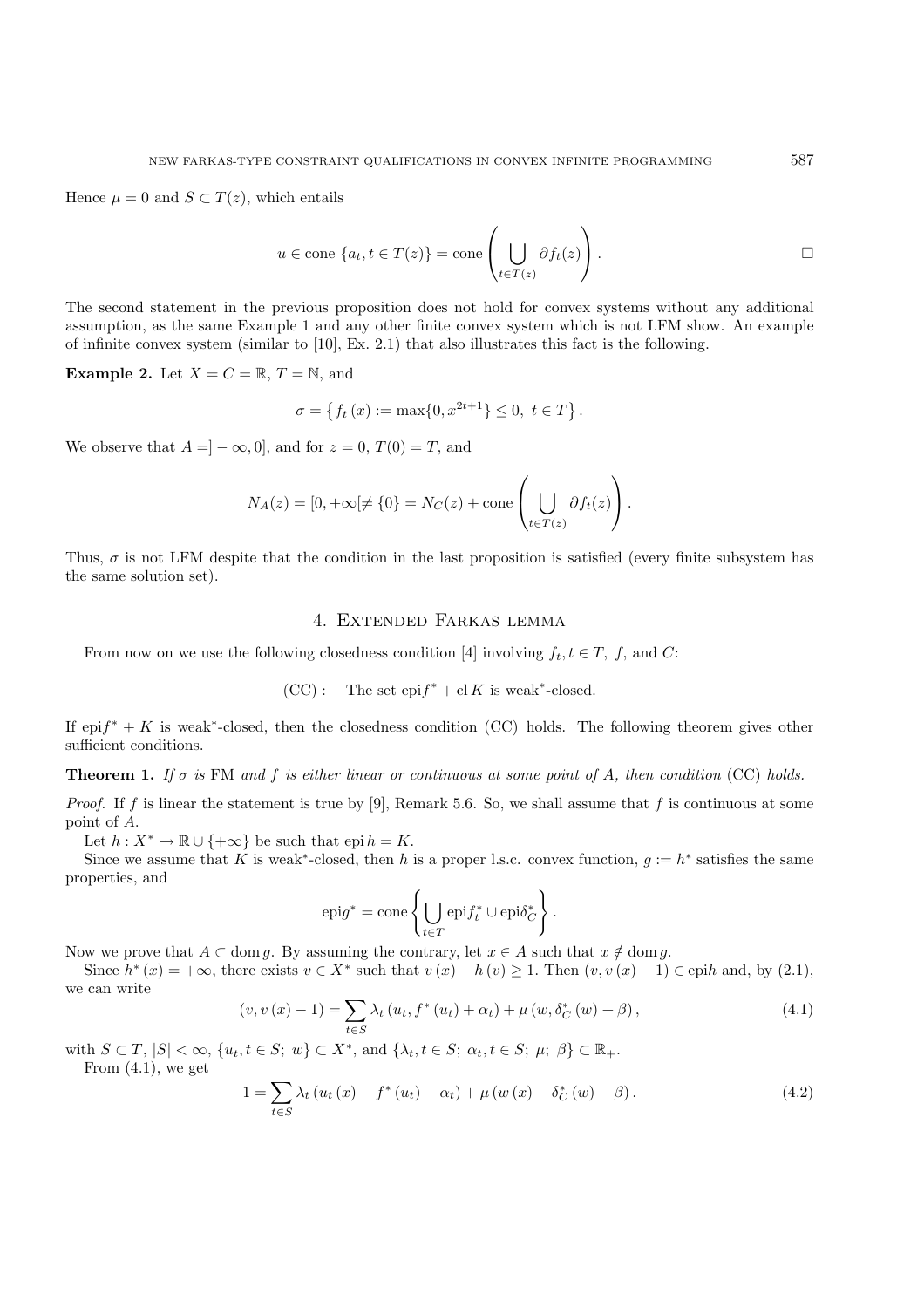On the other hand, since  $x \in A$ , we have

$$
u_t(x) \leq f_t(x) + f^*(u_t) \leq f^*(u_t), \ \forall t \in T,
$$

and, similarly,

$$
w(x) \leq \delta_C(x) + \delta_C^*(w) \leq \delta_C^*(w).
$$

Hence  $(4.2)$  yields  $1 \leq 0$ .

Finally, since f is continuous at some point of  $A \subset \text{dom } g$ , by Lemma 1, we conclude that  $epif^* + epig^* = if^* + K$  is weak\*-closed: i.e. (CC) holds epi $f^* + K$  is weak<sup>\*</sup>-closed; *i.e.*, (CC) holds.

If  $\sigma$  is FM, then  $f(x) \leq 0$  is consequence of  $\sigma$  if and only if epi $f^* \subset K$  ([9], Cor. 4.2, extending [14], Th. 2.1). Since  $epi (f - \alpha)^* = (0, \alpha) + epif^*$ , we get that the convex inequality  $f(x) \leq \alpha$  is consequence of  $\sigma$  if and only if

$$
(0, \alpha) + \text{epi} f^* \subset K. \tag{4.3}
$$

The next result provides a counterpart of (4.3) for the reverse-convex inequality  $f(x) \geq \alpha$ .

**Lemma 4.** Let  $\sigma$  be FM and  $\alpha \in \mathbb{R}$ . Then  $f(x) \geq \alpha$  is consequence of  $\sigma$  if and only if

$$
(0, -\alpha) \in \text{cl}(\text{epi}f^* + K). \tag{4.4}
$$

*Proof.* Assume that  $f(x) \ge \alpha$  is consequence of  $\sigma$ . This means that  $f(x) \ge \alpha$  for all  $x \in A$ , or equivalently,  $(f + \delta_A)(x) \ge \alpha$  for all  $x \in X$ . Let  $h(x) = \alpha$  for all  $x \in X$ . Then  $f + \delta_A \ge h$  and it follows that  $(f + \delta_A)^* \le h^*$ . This inequality, together with (2.2) and (3.1), implies that

$$
(0, -\alpha) \in \text{gph}h^* \subset \text{epi}(f + \delta_A)^* = \text{cl}\{\text{epi}f^* + \text{epi}\delta_A^*\} = \text{cl}\{\text{epi}f^* + \text{cl}K\}.
$$

Since

$$
cl{epif* + clK} = cl{epif* + K},
$$

(4.4) has been proved.

Now we assume that (4.4) holds. Let  $\{(y^{\delta}, \beta^{\delta}), \delta \in \Delta\}$  be a net in

$$
epi f^* + K = epi f^* + epi \delta_C^* + cone \left\{ \bigcup_{t \in T} epi f_t^* \right\}
$$

converging to  $(0, -\alpha)$ . By  $(2.1)$ , for each  $\delta \in \Delta$  there exist  $z^{\delta} \in \text{dom} f^*, \mu^{\delta} \geq 0, \lambda^{\delta} \in \mathbb{R}_+^{(T)}, u_t^{\delta} \in \text{dom} f_t^*, \alpha_t^{\delta} \geq 0$ <br> $\forall t \in T, u_t^{\delta} \in \text{dom} \delta^*$ , and  $\alpha_t^{\delta} \geq 0$  such that  $\forall t \in T, v^s \in \text{dom } \delta_C^*, \text{ and } \gamma^{\delta} \geq 0 \text{ such that}$ 

$$
(y^{\delta}, \beta^{\delta}) = (z^{\delta}, f^*(z^{\delta}) + \mu^{\delta}) + (v^{\delta}, \delta_C^*(v^{\delta}) + \gamma^{\delta})
$$

$$
+ \sum_{t \in T} \lambda_t^{\delta} (u_t^{\delta}, f_t^*(u_t^{\delta}) + \alpha_t^{\delta}).
$$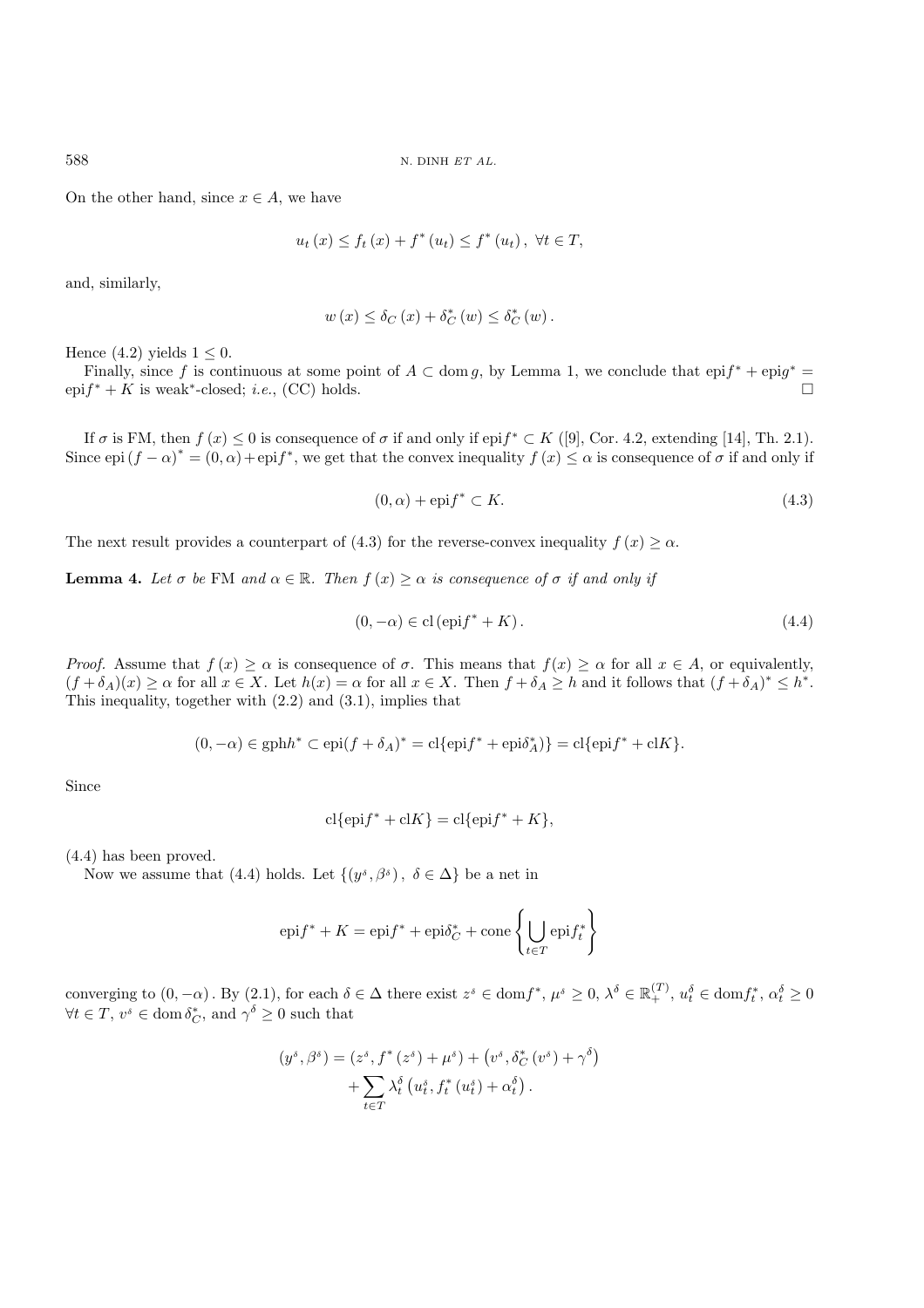Thus, given  $x \in A$ , we have

$$
y^{\delta}(x) - \beta^{\delta} = \langle (y^{\delta}, \beta^{\delta}), (x, -1) \rangle
$$
  
\n
$$
= z^{\delta}(x) - f^{*}(z^{\delta}) - \mu^{\delta} + v^{\delta}(x) - \delta_{C}^{*}(v^{\delta}) - \gamma^{\delta}
$$
  
\n
$$
+ \sum_{t \in T} \lambda_{t}^{\delta}(u_{t}^{\delta}(x) - f_{t}^{*}(u_{t}^{\delta}) - \alpha_{t}^{\delta})
$$
  
\n
$$
\leq f(x) - \mu^{\delta} + \delta_{C}(x) - \gamma^{\delta} + \sum_{t \in T} \lambda_{t}^{\delta}(f_{t}(x) - \alpha_{t}^{\delta})
$$
  
\n
$$
\leq f(x) + \delta_{C}(x) + \sum_{t \in T} \lambda_{t}^{\delta}f_{t}(x) \leq f(x).
$$

Hence  $f(x) \geq \lim_{\delta} \{y^{\delta}(x) - \beta^{\delta}\} = \alpha$ .

Semi-infinite versions of Lemma 4, with  $f_t : \mathbb{R}^n \to \mathbb{R}$  convex for all  $t \in T$ , are [16], Theorem 4.1 (where  $C = \mathbb{R}^n$  and  $f : \mathbb{R}^n \to \mathbb{R}$  and [3], Theorem 5.6. Observe that if f is either linear or continuous at some point of A then, by Theorem 1, we can replace (4.4) with

$$
(0, -\alpha) \in \text{epi} f^* + K.
$$

The previous result applies immediately to the set containment problem, which consists of deciding whether the solution set of a given system is contained in the solution set of another one. Dual characterizations of such set containments have played a key role in solving large scale knowledge-based data classification problems where they are used to describe the containments as inequality constraints in optimization problems. Recently, various extensions of the containment problem to general situations have been obtained in [23] and [16] by means of mathematical programming theory and conjugacy theory, respectively. One of the problems considered in [23] is the containment  $A \subset B$ , where A is the solution set of  $\sigma$ ,  $C = X = \mathbb{R}^n$ ,  $|T| < \infty$ ,  $B = \{x \in X \mid g_s(x) \geq 0, s \in S\}, |S| < \infty$ , all the involved functions being convex and differentiable (for obvious reasons, such a set B is called reverse-convex). In [16], Theorem 4.1, all the involved functions are assumed to be finite-valued convex funtions on  $\mathbb{R}^n$ .

In the following extension S and T are arbitrary sets, and the functions  $g_s : X \to \mathbb{R} \cup \{+\infty\}, s \in S$ , are proper l.s.c. convex functions.

**Corollary 1.** *Let*  $\sigma$  *be* FM*. Then*  $A \subset B$  *if and only if*  $0 \in \bigcap_{s \in S} cl$  {epig<sub>s</sub><sup>\*</sup> + K}.

*Proof.*  $A \subset B$  if and only if  $g_s(x) \ge 0$  is consequence of  $\sigma$  for all  $s \in S$ . The conclusion follows from Lemma 4. Lemma 4.  $\Box$ 

Now we give a new version of Farkas' lemma.

**Theorem 2.** *If*  $\sigma$  *is* FM, (CC) *holds, and*  $\alpha \in \mathbb{R}$ *, then the following statements are equivalent to each other: (i)*  $f(x) \geq \alpha$  *is consequence of*  $\sigma$ ;

- $(iii)$   $(0, -\alpha) \in$ epi $f^* + K;$ <br> $(iii)$  there exists  $\sum_{k=0}^{\infty}$
- (*iii*) there exists  $\lambda \in \mathbb{R}_+^{(T)}$  such that

$$
f(x) + \sum_{t \in T} \lambda_t f_t(x) \ge \alpha, \ \forall x \in C.
$$

*Proof.*  $[(i) \Rightarrow (ii)]$  It is a straightforward consequence of Lemma 4.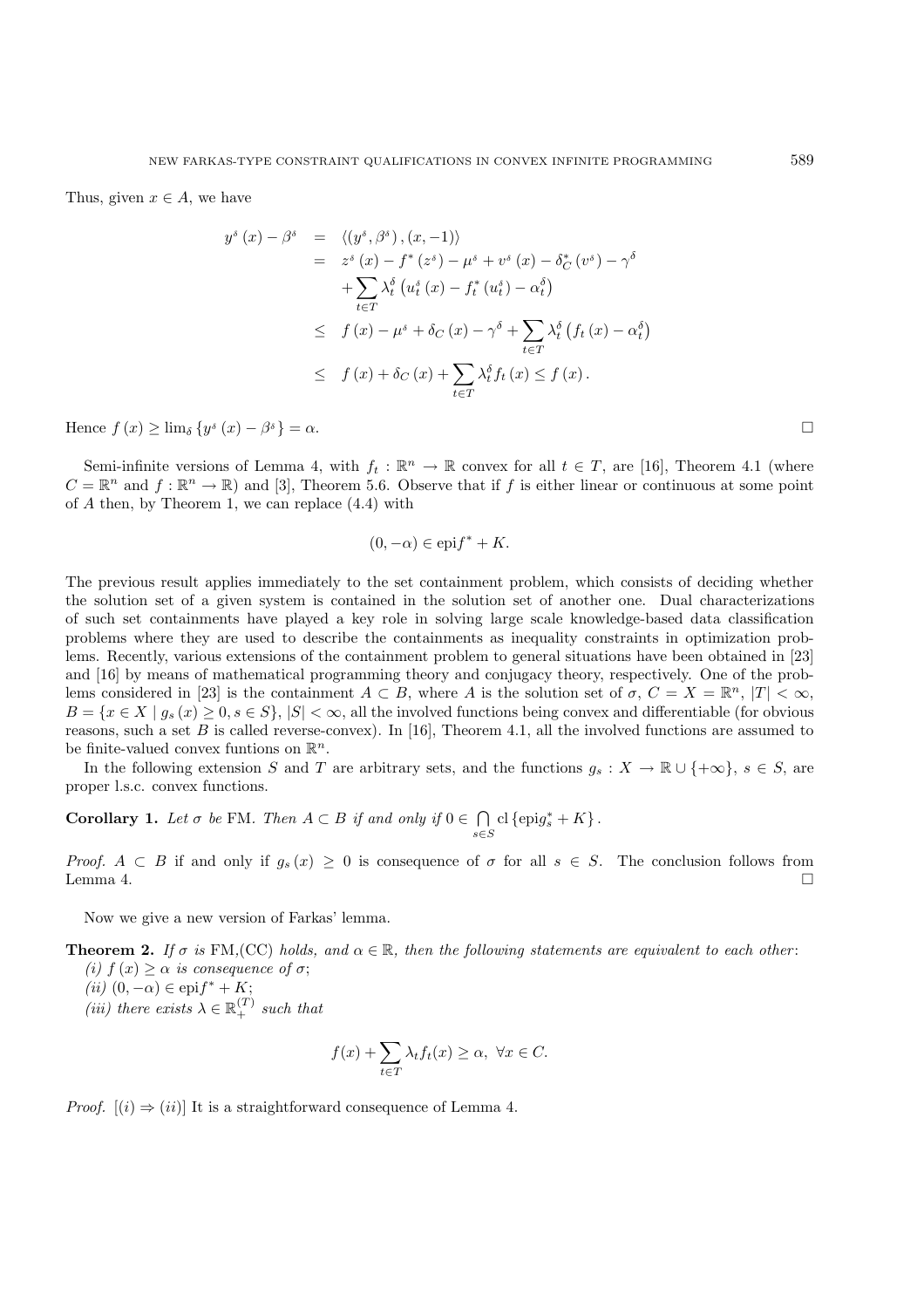$[(ii) \Rightarrow (iii)]$  Suppose that (ii) holds. Then, by (2.1), there exist  $u \in \text{dom} f^*, \ \beta \geq 0, \ u_t \in \text{dom} f_t^*, \ r_t \geq 0,$  $t \in T$ ,  $v \in \text{dom}\delta^*_{C}$ ,  $r \geq 0$ , and  $\lambda \in \mathbb{R}_+^{(T)}$  such that

$$
(0, -\alpha) = (u, f^*(u) + \beta) + \sum_{t \in T} \lambda_t(u_t, f_t^*(u_t) + r_t) + (v, \delta_C^*(v) + r).
$$

The last equality is equivalent to

$$
\begin{array}{rcl}\n0 & = & u + \sum_{t \in T} \lambda_t u_t + v \\
-\alpha & = & f^*(u) + \beta + \sum_{t \in T} \lambda_t (f_t^*(u_t) + r_t) + \delta_C^*(v) + r\n\end{array} \bigg\}.
$$
\n(4.5)

Since  $f^*(u) \ge u(x) - f(x) \,\forall x \in X$ ,  $f_t^*(u_t) \ge u_t(x) - f_t(x) \,\forall t \in T$  and  $\forall x \in X$ , and  $\delta_C^*(v) \ge v(x) \,\forall x \in C$ , it follows from (4.5) that for all  $x \in C$ follows from (4.5) that, for all  $x \in C$ ,

$$
\begin{array}{rcl}\n-\alpha & \geq & u(x) - f(x) + \beta + \sum_{t \in T} \lambda_t (u_t(x) - f_t(x) + r_t) + v(x) + r \\
& \geq & -f(x) - \sum_{t \in T} \lambda_t f_t(x) + \beta + \sum_{t \in T} \lambda_t r_t + r \\
& \geq & -f(x) - \sum_{t \in T} \lambda_t f_t(x),\n\end{array}
$$

which is (iii).

As the implication  $[(iii) \Rightarrow (i)]$  is obvious, the proof is complete.

Theorem 2 was established in [8], Theorem 2.2, under the assumption that  $C = X$  is a Banach space,  $\sigma$  is FM, and all the involved functions  $(f, f_t, t \in T)$  are continuous. In the presence of a set constraint C, and assuming the continuity of the involved functions, the equivalence between (i) and (iii) was established in [12] under a closedness condition which is strictly stronger than the FM property [8]. By Theorem 1, the continuity of all the involved functions can be replaced by either the linearity of f or by its continuity at some point in  $A$ .

#### 5. Optimality conditions

In this section, and also in the next one, we consider the convex programming problem:

(P) Minimize 
$$
f(x)
$$
  
subject to  $f_t(x) \le 0, t \in T$ ,  
 $x \in C$ , (5.1)

under the assumptions of Section 1.

In [4], Proposition 4.1, it is shown that, under condition (CC),  $a \in A \cap \text{dom } f$  is a minimizer of (P) if and only if  $0 \in \partial f(a) + N_A(a)$ . The next result provides a similar characterization involving the data (*i.e.*, the constraint functions) instead of the feasible set A.

**Theorem 3.** *Given the problem* (P)*, assume that*  $\sigma$  *is* FM*, that* (CC) *holds, and let*  $a \in A \cap dom f$ *. Then* a *is a minimizer of* (P) *if and only if there exists*  $\lambda \in \mathbb{R}_+^{(T)}$  such that  $\partial f_t(a) \neq \emptyset$ ,  $\forall t \in \text{supp }\lambda$ , and the Karush-Kuhn-Tucker condition *Karush-Kuhn-Tucker condition*

$$
0 \in \partial f(a) + \sum_{t \in T} \lambda_t \partial f_t(a) + N_C(a) \text{ and } \lambda_t f_t(a) = 0, \forall t \in T,
$$
\n
$$
(5.2)
$$

*holds.*

*Proof.* The point  $a \in A \cap \text{dom } f$  is a minimizer of  $(P)$  if and only if

$$
0 \in \partial (f + \delta_A)(a). \tag{5.3}
$$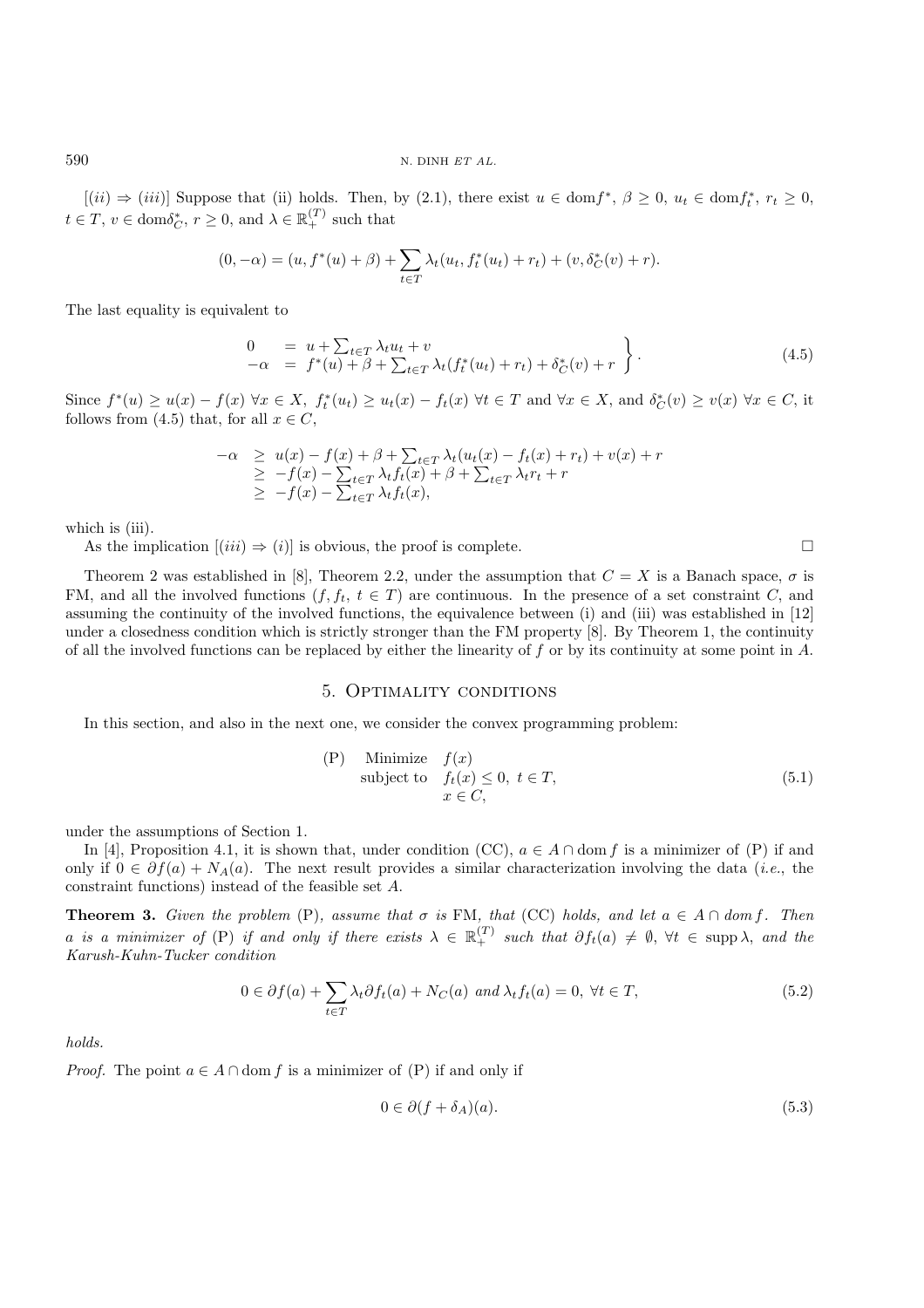By the assumptions,  $epi\delta_A^* = cK = K$  and  $epi f^* + epi\delta_A^*$  is weak\*-closed. Taking this fact into account, Lemma 2 ensures that  $(5, 3)$  is equivalent to Lemma 2 ensures that  $(5.3)$  is equivalent to

$$
0 \in \partial f(a) + N_A(a); \tag{5.4}
$$

*i.e.*, there exists  $u \in \partial f(a)$  such that  $u(x) \geq u(a)$  is consequence of  $\sigma$ .

First we assume that a is a minimizer of  $(P)$ . Since  $\sigma$  is FM, by Lemma 3 we have

$$
-(u, u(a)) \in K = \text{cone}\left\{\bigcup_{t \in T} \text{epi} f_t^*\right\} + \text{epi}\delta_C^*.
$$

It follows from (2.1) and the representation (2.3), applied to  $f_t^*$  and  $\delta_C^*$ , that there exist  $\lambda \in \mathbb{R}_+^{(T)}$ ,  $\varepsilon_t \geq 0$ ,  $u_t \in$ <br> $\partial_t f_t(a)$   $\forall t \in T$ ,  $\alpha > 0$ ,  $v \in \partial_t \delta_C(a)$  satisfying  $\partial_{\varepsilon_t} f_t(a) \,\forall t \in T, \, \gamma \geq 0, \, v \in \partial_{\gamma} \delta_C(a)$  satisfying

$$
-(u, u(a)) = \left(\sum_{t \in T} \lambda_t u_t + v, \sum_{t \in T} \lambda_t [u_t(a) + \varepsilon_t - f_t(a)] + v(a) + \gamma - \delta_C(a)\right),
$$

which is equivalent to

$$
-u = \sum_{t \in T} \lambda_t u_t + v
$$
  
-u(a) =  $\sum_{t \in T} \lambda_t [u_t(a) + \varepsilon_t - f_t(a)] + v(a) + \gamma - \delta_C(a)$   $\bigg\}$ . (5.5)

As  $a \in C$ , (5.5) implies that

$$
\sum_{t \in T} \lambda_t \varepsilon_t - \sum_{t \in T} \lambda_t f_t(a) + \gamma = 0.
$$

Since  $\lambda_t \varepsilon_t \geq 0$ ,  $-\lambda_t f_t(a) \geq 0$   $\forall t \in T$ , and  $\gamma \geq 0$ , we get  $\lambda_t \varepsilon_t = 0$ ,  $-\lambda_t f_t(a) = 0$   $\forall t \in T$ , and  $\gamma = 0$ . Thus,  $\varepsilon_t = 0$  whenever  $t \in \text{sum } \lambda$  and  $-\nu(a) = \sum_{i=1}^{\infty} \lambda_i \nu_i(a) + \nu_i(a)$  with  $\nu_i \in \partial_t f_i(a) = \partial_t f_i$  $\varepsilon_t = 0$  whenever  $t \in \text{supp }\lambda$ , and  $-u(a) = \sum_{t \in T} \lambda_t u_t(a) + v(a)$ , with  $u_t \in \partial_0 f_t(a) = \partial f_t(a) \ \forall t \in T$ , and  $v \in \partial_0 \delta_0(a) - N_0(a)$ . Therefore  $v \in \partial_0 \delta_C(a) = N_C(a)$ . Therefore,

$$
0 \in \partial f(a) + \sum_{t \in T} \lambda_t \partial f_t(a) + N_C(a), \text{ with } \lambda_t f_t(a) = 0, \ \forall t \in T.
$$

The necessity is proved.

Conversely, if (5.2) holds for some  $\lambda \in \mathbb{R}_+^{(T)}$  such that  $\partial f_t(a) \neq \emptyset$ ,  $\forall t \in \text{supp }\lambda$ , then there exists  $u \in X^*$  such  $u \in X_0$  and that  $-u \in N_C(a)$  and

$$
u \in \partial f(a) + \sum_{t \in T} \lambda_t \partial f_t(a) \subset \partial \big(f + \sum_{t \in T} \lambda_t f_t\big)(a),
$$

so that

$$
f(x) + \sum_{t \in T} \lambda_t f_t(x) \ge f(a) + \sum_{t \in T} \lambda_t f_t(a) + u(x - a), \ \forall x \in X.
$$
 (5.6)

Since  $\lambda_t f_t(a) = 0 \ \forall t \in T$ , and  $-u \in N_C(a)$ , (5.6) implies

$$
f(x) + \sum_{t \in T} \lambda_t f_t(x) - f(a) \ge u(x - a) \ge 0, \ \ \forall x \in C.
$$

Then, if  $x \in A$ 

$$
f(x) \ge f(x) + \sum_{t \in T} \lambda_t f_t(x) \ge f(a),
$$

which proves a to be a minimizer of  $(P)$ .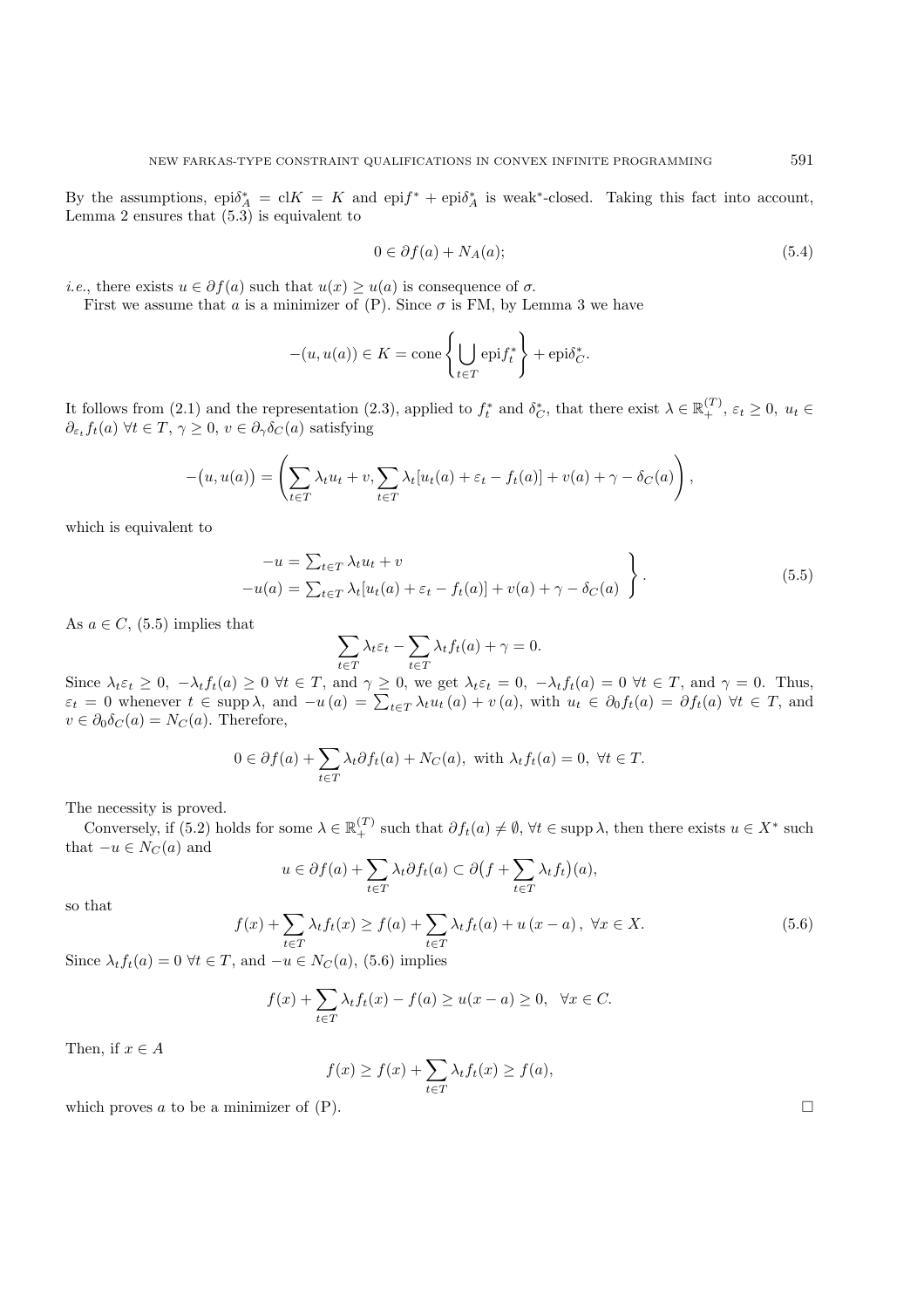It was shown in [9], Theorem 5.5, that (5.2) is a necessary and sufficient optimality condition for a point  $a \in A \cap$  dom f to be a minimizer of (P) assuming that  $\sigma$  is FM, (CC) holds, and all the functions  $f_t, t \in T$ , are continuous at a. We have shown that the last assumption is superfluous.

**Corollary 2.** *If the system*  $\sigma$  *in* (1.1) *is* FM, *then it is also* LFM.

*Proof.* If  $z \in A$  and  $u \in N_A(z) \setminus \{0\}$ , the point z turns out to be a minimum of the problem

Minimize 
$$
-u(x)
$$
  
subject to  $f_t(x) \le 0, t \in T$ ,  
 $x \in C$ .

Since u is linear, Theorem 1 implies (CC), and Theorem 3 applies to conclude the existence of  $\lambda \in \mathbb{R}_+^{(T)}$  such that that

$$
0 \in \{-u\} + \sum_{t \in T} \lambda_t \partial f_t(z) + N_C(z),
$$

*i.e.*,

$$
u \in N_C(z) + \text{cone}\left(\bigcup_{t \in T(z)} \partial f_t(z)\right).
$$

The converse of Corollary 2 fails even for linear semi-infinite systems (see, for instance, [11]).

The following theorem provides a counterpart in our context of the equivalence  $(i) \Leftrightarrow (iii)$  in [21], Theorem 4.1 (we do not require the involved functions to be finite-valued).

**Theorem 4.** Let  $a \in A$ , the solution set of  $\sigma$ . The following statements are equivalent: *(i)*  $\sigma$  *is* LFM *at a*;

*(ii)* for any l.s.c. convex function f, with  $a \in dom f$ , and such that f is continuous at some point of A, the *point* a *is a minimizer of* f *on* A *if and only if there exists*  $\lambda \in \mathbb{R}_+^{(T)}$  *such that*  $\partial f_t(a) \neq \emptyset$ ,  $\forall t \in \text{supp }\lambda$ , and (5.2) *is satisfied.*

*Proof.*  $[(i) \Rightarrow (ii)]$  The only thing that we have to prove is that if a is a minimizer of (P), then there exists  $\lambda \in \mathbb{R}_+^{(T)}$  such that  $\partial f_t(a) \neq \emptyset$ ,  $\forall t \in \text{supp }\lambda$ , and (5.2) is satisfied.<br>Since  $a \in A$  is a minimizer of (P) thanks to Lemmas 1 and 2

Since  $a \in A$  is a minimizer of (P), thanks to Lemmas 1 and 2, and to the LFM property, we can write

$$
0 \in \partial(f + \delta_A)(a) = \partial f(a) + N_A(a)
$$
  
=  $\partial f(a) + \text{cone}\left(\bigcup_{t \in T(a)} \partial f_t(a)\right) + N_C(a),$ 

which brings the aimed conclusion.

 $[(ii) \Rightarrow (i)]$  We have just to repeat the argument in the proof of Corollary 2.

#### 6. Duality and stability

In this section we introduce a family of perturbed problems associated with the infinite convex optimization problem (P) introduced in Section 1, but assuming now that all the involved functions, f,  $f_t$  t  $\in T$ , are finitevalued. We then consider the Lagrange dual problem of (P), denoted by (D). It is shown that, under the assumptions that  $\sigma$  is FM and (CC) holds, we get strong duality between (P) and (D). Some kind of stability for (P) is also analyzed.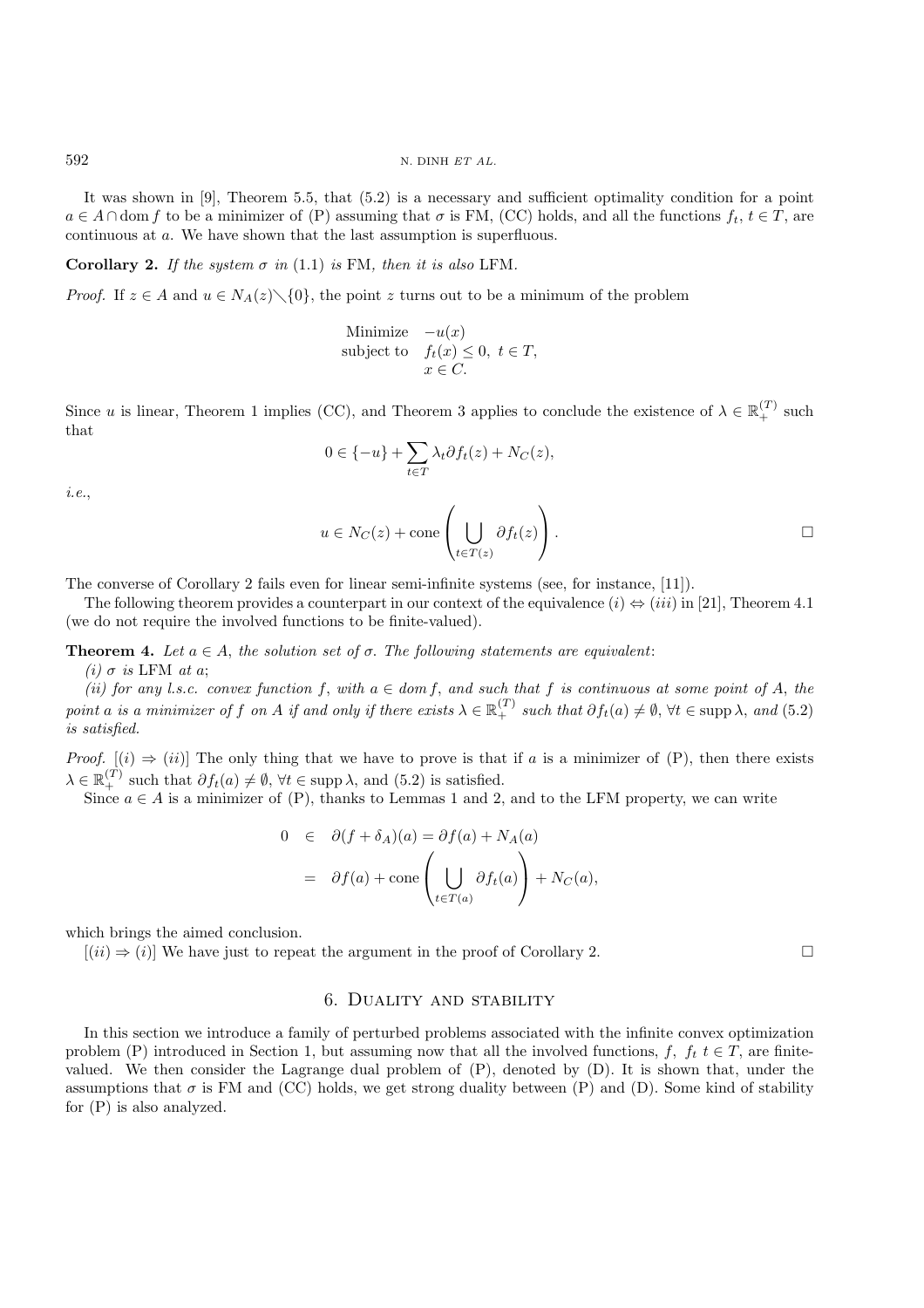## 6.1. **Duality and saddle point theorem**

The following basic duality scheme is similar to the one developed in [25] (see, also, [2], Sect. 2.5, and [27], Sect. 2.6).

Consider the parametric problem  $(P_u)$ ,  $u \in \mathbb{R}^T$ ,

(P<sub>u</sub>) Minimize 
$$
f(x)
$$
  
subject to  $f_t(x) \le u_t, t \in T$ ,  
 $x \in C$ ,

where  $u := (u_t) \in \mathbb{R}^T$ , and whose feasible set is  $A_u$  ( $A_u$  can be empty for some  $u \neq 0$ ). We represent by  $h(u)$ the *optimal value* of  $(P_u)$ . Then,  $h(0) = v(P)$ .<br>If we define the function  $\psi : X \times \mathbb{P}^T \to \mathbb{P}$ .

If we define the function  $\psi : X \times \mathbb{R}^T \to \mathbb{R} \cup \{+\infty\}$ 

$$
\psi(x, u) := f(x) + \delta_{A_u}(x),
$$

we can write

$$
(\mathbf{P}_u) \quad \text{Minimize} \quad \psi(x, u), \quad x \in X,
$$

and obviously,

$$
\text{(P)} \equiv \text{(P}_0) \quad \text{Minimize} \quad \psi(x,0), \quad x \in X.
$$

By a standard argument we see that  $\psi$  is a proper l.s.c. convex function, whereas the *optimal value function*  $h \cdot \mathbb{R}^T \to \mathbb{R} \cup \{+\infty\}$  is convex (possibly pop-proper)  $h: \mathbb{R}^T \to \mathbb{R} \cup {\{\pm \infty\}}$  is convex (possibly non-proper).

Now let  $\psi^*$  be the conjugate of  $\psi$  with respect to  $(x, u) \in X \times \mathbb{R}^T$ . Then, for each  $(x^*, \eta) \in X^* \times \mathbb{R}^{(T)}$  we have  $\psi^*(x^*, n) = \sup_{x \in \mathbb{R}^T} \{x^*(x) + n(u) - \psi(x, u)\}$ 

$$
(x, \eta) = \sup_{x \in X} \sup_{u \in \mathbb{R}^T} \{x^*(x) + \eta(u) - \psi(x, u)\}
$$
  
\n
$$
= \sup_{x \in X} \sup_{u \in \mathbb{R}^T} \{x^*(x) + \sum_{t \in T} \eta_t u_t - \delta_{A_u}(x) - f(x)\}
$$
  
\n
$$
= \begin{cases} \sup_{x \in C} \{x^*(x) + \sum_{t \in T} \eta_t f_t(x) - f(x)\}, & \text{if } \eta_t \le 0, \forall t \in T, \\ +\infty, & \text{otherwise.} \end{cases}
$$

Thus,

$$
\psi^*(0,\lambda) = \begin{cases}\n-\inf_{x \in C} \left\{ f(x) + \sum_{t \in T} \lambda_t f_t(x) \right\}, & \text{if } \lambda \in \mathbb{R}_+^{(T)}, \\
+\infty, & \text{otherwise.} \n\end{cases}
$$

On the other hand,

$$
h^*(\lambda) = \sup_{u \in \mathbb{R}^T} \left\{ \lambda(u) - \inf_{x \in X} \psi(x, u) \right\}
$$
  
= 
$$
\sup_{x \in X, u \in \mathbb{R}^T} \left\{ \lambda(u) - \psi(x, u) \right\}
$$
  
= 
$$
\psi^*(0, \lambda).
$$
 (6.1)

The *dual problem* of (P) is defined as

(D) Maximize  $-\psi^*(0, \lambda)$ ,  $\lambda \in \mathbb{R}_+^{(T)}$ .

Since the so-called *Lagrangian function* for  $(P)$ ,  $L: X \times \mathbb{R}^{(T)} \to \mathbb{R} \cup \{+\infty\}$ , is

$$
L(x,\lambda) := \begin{cases} f(x) + \sum_{t \in T} \lambda_t f_t(x), & \text{if } x \in C \text{ and } \lambda \in \mathbb{R}_+^{(T)}, \\ +\infty, & \text{otherwise,} \end{cases}
$$

it turns out that

(D) Maximize  $\inf_{x \in C} L(x, \lambda), \quad \lambda \in \mathbb{R}_+^{(T)}$ .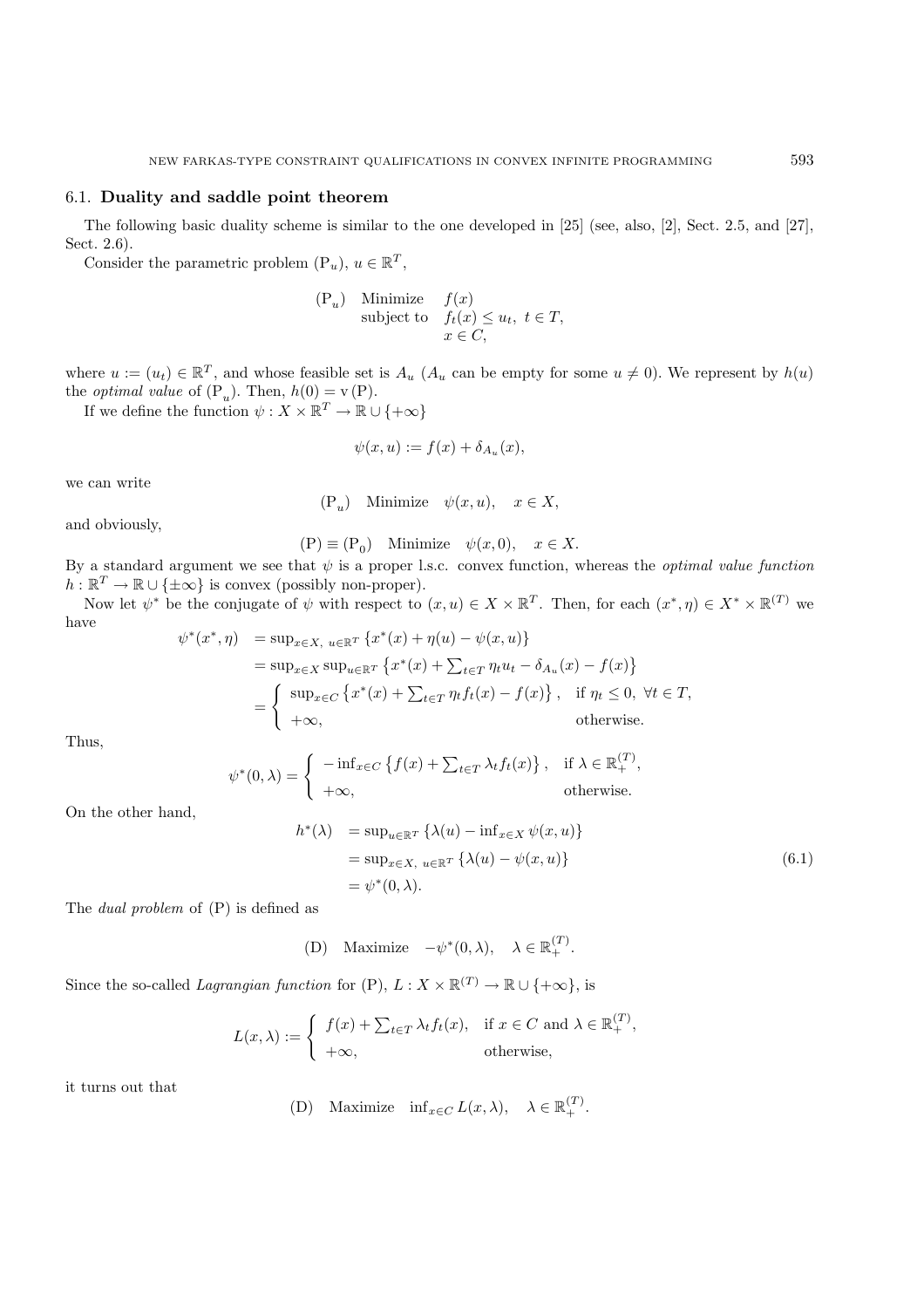It follows from (6.1) that

$$
v(P) = h(0) \ge h^{**}(0) = \sup_{\lambda \in \mathbb{R}_+^{(T)}} \{-h^*(\lambda)\}
$$
(6.2)

$$
= \sup_{\lambda \in \mathbb{R}_+^{(T)}} \{-\psi^*(0,\lambda)\} = \mathbf{v}(D),\tag{6.3}
$$

and the *weak duality* holds between (P) and (D). The next result shows that the *strong duality* holds between (P) and (D) under the assumptions that  $\sigma$  is FM and that (CC) is satisfied for (P).

**Theorem 5.** *If* (P) *is bounded,*  $\sigma$  *is FM, and* (CC) *holds, then*  $v(D) = v(P)$  *and* (D) *is solvable.* 

*Proof.* Let  $\alpha := v(P) \in \mathbb{R}$ . By definition of  $\alpha$  we have

$$
f_t(x) \le 0, \ t \in T, \ x \in C \ \Rightarrow \ f(x) \ge \alpha.
$$

Since  $\sigma$  is FM and (CC) holds, it follows from Theorem 2 that there exists  $\bar{\lambda} \in \mathbb{R}_+^{(T)}$  such that

$$
f(x) + \sum_{t \in T} \bar{\lambda}_t f_t(x) \ge \alpha, \ \forall x \in C,
$$

which implies

$$
\inf_{x \in C} L(x, \bar{\lambda}) \ge \alpha = \mathbf{v}(\mathbf{P}).
$$

This, together with the weak duality, gives rise to

$$
v(D) = v(P),
$$

and  $\bar{\lambda}$  is a maximizer of (D).

**Theorem 6.** Suppose that  $\sigma$  is FM and that (CC) holds. Then a point  $a \in A$  is minimizer of (P) if and only *if there exists*  $\bar{\lambda} \in \mathbb{R}_+^{(T)}$  such that  $(a, \bar{\lambda})$  *is a saddle point of the Lagrangian function* L, that *is*,

$$
L(a,\lambda) \le L(a,\bar{\lambda}) \le L(x,\bar{\lambda}), \quad \forall \lambda \in \mathbb{R}_+^{(T)} \text{ and } \forall x \in C. \tag{6.4}
$$

*In this case,*  $\bar{\lambda}$  *is a maximizer of* (D).

*Proof.* Let  $a \in A$  be a minimizer of (P). Then by an argument similar to the one in the proof of Theorem 5, there exists  $\bar{\lambda} \in \mathbb{R}_+^{(T)}$  such that

$$
f(x) + \sum_{t \in T} \bar{\lambda}_t f_t(x) \ge f(a), \ \forall x \in C.
$$

It follows from this inequality (by letting  $x = a$ ) that  $\sum_{t \in T} \bar{\lambda}_t f_t(a) = 0$  and hence,

$$
L(x,\bar{\lambda}) \ge L(a,\bar{\lambda}) = f(a), \ \forall x \in C.
$$

On the other hand, for each  $\lambda \in \mathbb{R}_+^{(T)}$ , and since  $f_t(a) \leq 0$ , we have

$$
L(a,\lambda) = f(a) + \sum_{t \in T} \lambda_t f_t(a) \le f(a) = L(a,\bar{\lambda}).
$$

Thus,

$$
L(a, \lambda) \le L(a, \overline{\lambda}) \le L(x, \overline{\lambda}), \forall \lambda \in \mathbb{R}_+^{(T)}
$$
 and  $\forall x \in C$ ,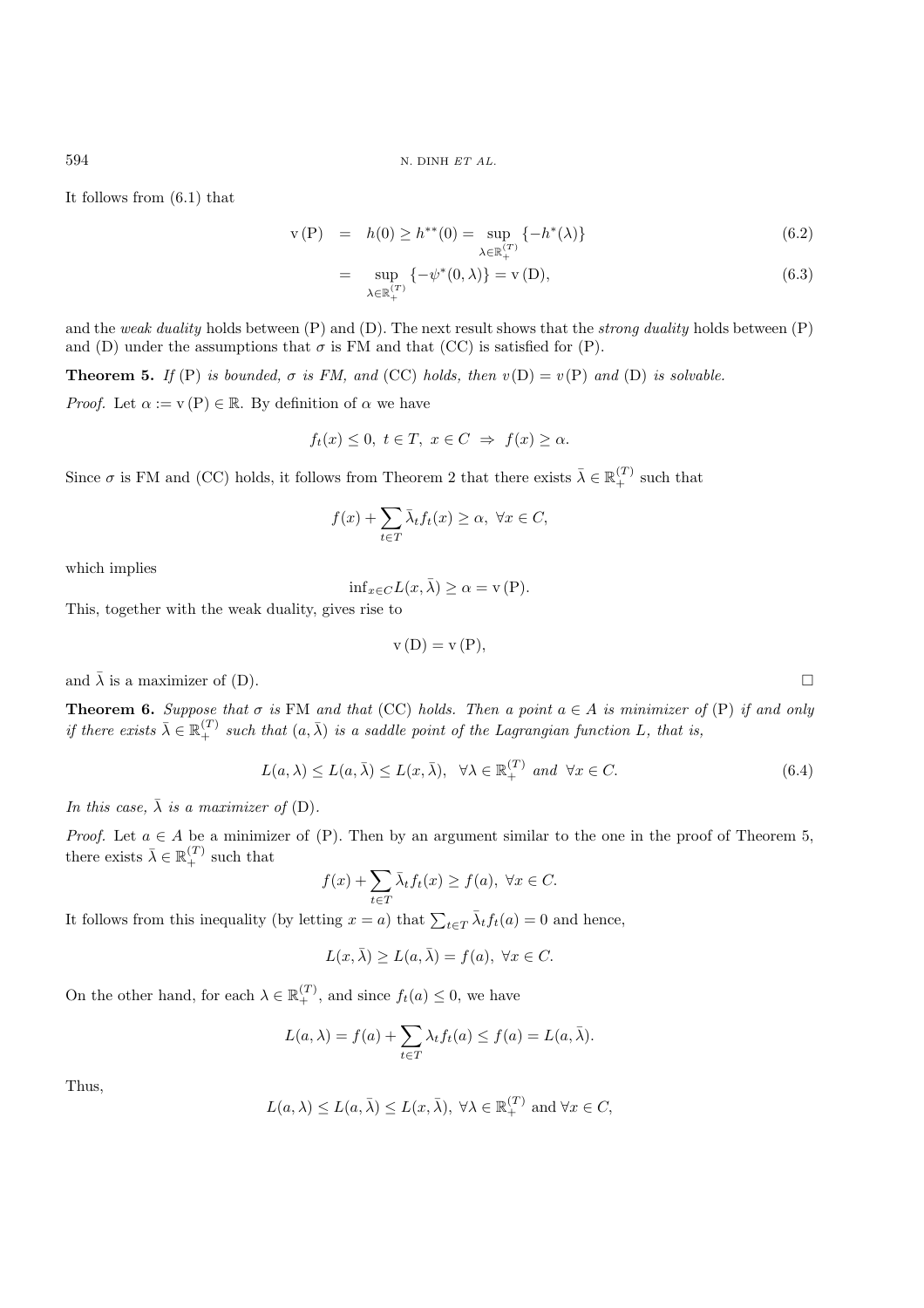which proves that  $(a, \bar{\lambda})$  is a saddle point of L.

Conversely, if there exists  $\bar{\lambda} \in \mathbb{R}_+^{(T)}$  such that (6.4) holds then, by letting  $\lambda = 0$  in (6.4), we get

$$
f(a) \le f(x) + \sum_{t \in T} \bar{\lambda}_t f_t(x), \ \forall x \in C. \tag{6.5}
$$

Thus, if  $x \in A$  then  $f(x) \ge f(a)$  as  $\sum_{t \in T} \overline{\lambda}_t f_t(x) \le 0$ . This means that a is a minimizer of (P).<br>Finally we have seen that (6.4) implies (6.5). Then Finally, we have seen that (6.4) implies (6.5). Then

$$
v(P) = f(a) \le \inf_{x \in C} L(x, \bar{\lambda}) \le v(D),
$$

and we conclude that  $\bar{\lambda}$  is a maximizer of (D) by the weak duality.  $\square$ 

#### 6.2. **Stability**

We now recall two stability concepts for the problem  $(P)$  which were used in [20] (see also [7]).

**Definition 3.** (i) (P) is called *inf-stable* if  $h(0)$  is finite and h is l.s.c. at 0.

(ii) (P) is called *inf-dif-stable* if  $h(0)$  is finite and there exists  $\lambda_0 \in \mathbb{R}^{(T)}$  such that

$$
h'(0, u) \ge \lambda_0(u), \ \forall u \in \mathbb{R}^T,
$$

where  $h'(0, u)$  is the directional derivative of h at 0 in the direction u.

The proof of the following result is rather similar to the proof of [20], Theorem 7.3.2 (see also [27], Th. 2.6.1 (v)).

**Lemma 5.** *The following properties are equivalent*:

*(i)* (P) *is inf-stable*;

*(ii)* strong duality *holds for* (P) *and* (D) *(i.e., v*(D) = *v*(P)), *and the values of these problems are finite.* 

The condition *(ii)* in Lemma 5 is called *normality* in [27]. Now we turn to the inf-dif-stability of *(P)*. We begin by introducing a characterization of the inf-dif-stability, which proof is also quite similar to that given in [20], Proposition 7.3.7 and, so, it is also omitted.

**Lemma 6.** *The problem* (P) *is inf-dif-stable if and only if*  $\partial h(0) \neq \emptyset$ *.* 

In [2] it is asserted that the last condition is, in our convex setting, equivalent to the notion of *calmness* suggested in [6]. The relations between both notions of stability and normality are given in the following theorem.

**Lemma 7.** *The following statements are equivalent*:

- *(i)* (P) *is inf-dif-stable*;
- *(ii) strong duality holds between* (P) *and* (D), *and* (D) *is solvable*;
- *(iii)* (P) *is inf-stable and* (D) *is solvable.*

*Proof.* Observe first that the equivalence between *(ii)* and *(iii)* follows from Lemma 5. Moreover, the equivalence between *(i)* and *(ii)* coincides, just taking into consideration Lemma 5, with [27], Theorem 2.6.1 (vi) (see also [2], Th. 2.142). Nevertheless, we give here an alternative constructive proof which is not based on the Young-Fenchel theorem.

 $[(i) \Rightarrow (ii)]$  Suppose that  $(P_{ij})$  is inf-dif-stable. Then by Lemma 6,  $\partial h(0) \neq \emptyset$ , and let  $\tilde{\lambda} \in \mathbb{R}^{(T)}$  be a subgradient of h at 0. Then, for each  $u \in \mathbb{R}^T$ ,

$$
h(u) - h(0) \ge \tilde{\lambda}(u). \tag{6.6}
$$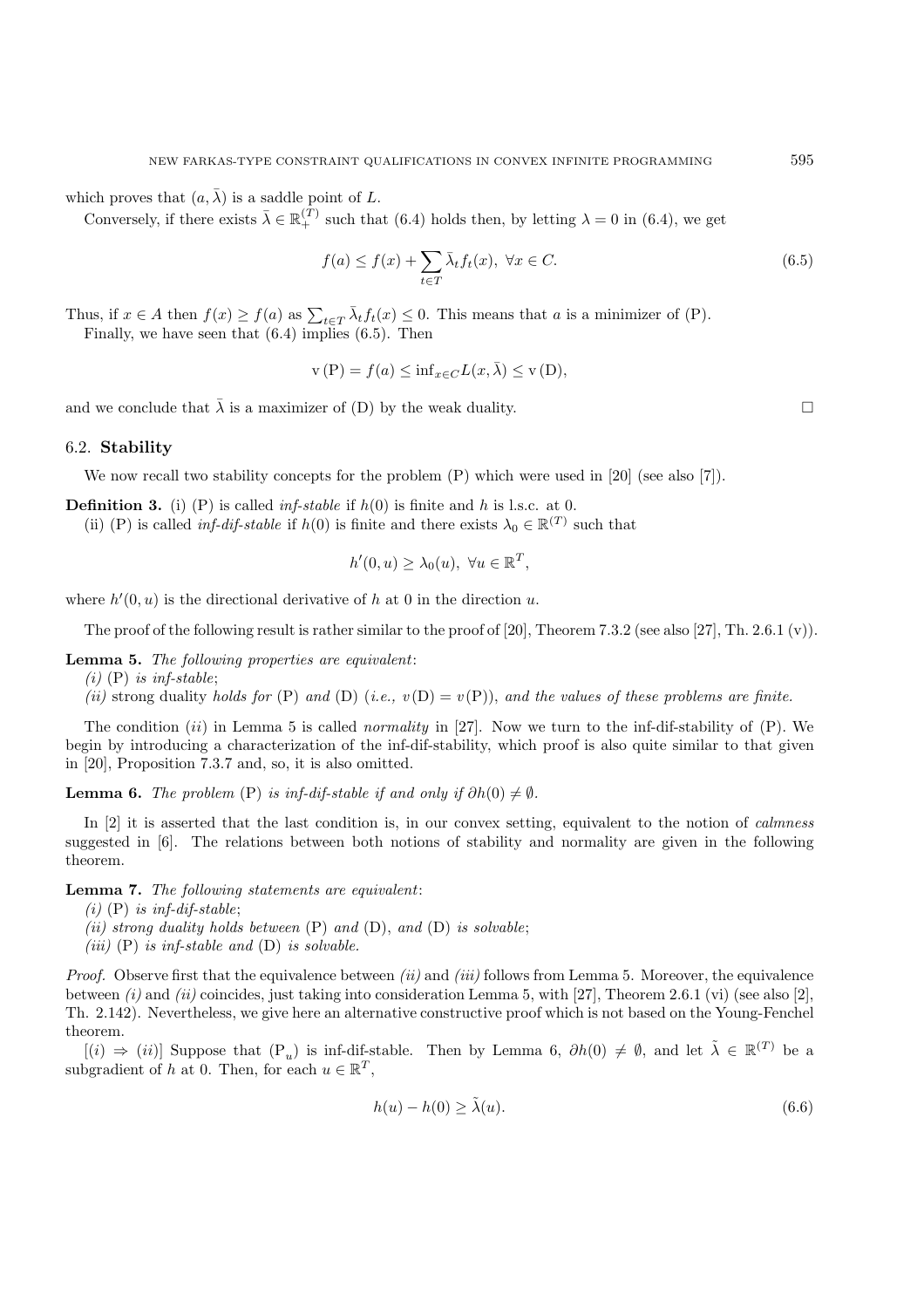Let  $\bar{\lambda} := -\tilde{\lambda}$ . We claim firstly that  $\bar{\lambda} \in \mathbb{R}_+^{(T)}$ . Assume, on the contrary, that  $\bar{\lambda} \notin \mathbb{R}_+^{(T)}$ . Note that  $\mathbb{R}_+^{(T)}$  is a weak<sup>\*</sup>-closed convex cone in  $\mathbb{R}^{(T)}$ . By the separation theorem, applied to the weak<sup>\*</sup>-closed convex set  $\mathbb{R}^{(T)}_+$  and the weak<sup>\*</sup>-compact set  $\{\bar{\lambda}\}\,$ , there exists  $\mu \in \mathbb{R}_+^T$  such that

$$
\bar{\lambda}(\mu) = -1 \text{ and } z^*(\mu) \ge 0 \text{ for all } z^* \in \mathbb{R}_+^{(T)}.
$$

Take  $s > 0$  arbitrarily. It follows from  $(6.6)$  that

$$
h(s\mu) - h(0) \ge \tilde{\lambda}(s\mu) = -\bar{\lambda}(s\mu) = -s\bar{\lambda}(\mu) = s > 0.
$$
\n
$$
(6.7)
$$

On the other hand, since v (P) is finite, there exists a minimizing sequence  $\{a_n\}_{n=1}^{\infty} \subset A$  of (P), *i.e.*, <br>lim  $\lim_{n\to\infty} f(a_n) = v(P)$ . Therefore, for any fixed  $n \in \mathbb{N}$ ,  $f_t(a_n) \leq 0$  for all  $t \in T$ . Since  $\mu = (\mu_t) \in \mathbb{R}^T$ <br>and  $s > 0$ ,  $f_t(a_n) \leq su_t$  for each  $t \in T$  , which means that  $a_n$  is a feasible point for  $(P_n)$ , with  $u = su_t$ and  $s > 0$ ,  $f_t(a_n) \leq s\mu_t$  for each  $t \in T$ , which means that  $a_n$  is a feasible point for  $(P_u)$ , with  $u = s\mu$ . Thus,  $h(s\mu) \le f(a_n)$ . As the last inequality holds for arbitrary  $n \in \mathbb{N}$ , we get  $h(s\mu) \le v(P)$  or, equivalently,  $h(s\mu) - h(0) \leq 0$ , which contradicts (6.7). Consequently,  $\bar{\lambda} \in \mathbb{R}_+^{(T)}$ .<br>Now take  $x \in C$ . Then  $f(x) \leq \bar{x}$ , for all  $t \in T$  where  $\bar{x} = (\bar{x} + \lambda)\bar{x}$ .

Now, take  $x \in C$ . Then  $f_t(x) \leq \overline{u}_t$  for all  $t \in T$  where  $\overline{u} = (\overline{u}_t) \in \mathbb{R}^T$  and  $\overline{u}_t = f_t(x)$ ,  $t \in T$ . This means that x is a feasible point for  $(P_{\overline{n}})$ , and hence,  $h(\overline{u}) \le f(x)$ . It follows from this and from (6.6) that

$$
h(0) \leq h(\overline{u}) + \overline{\lambda}(\overline{u}) = h(\overline{u}) + \sum_{t \in T} \overline{\lambda}_t f_t(x) \tag{6.8}
$$

$$
\leq f(x) + \sum_{t \in T} \bar{\lambda}_t f_t(x) = L(x, \bar{\lambda}). \tag{6.9}
$$

Consequently, (6.8) holds for all  $x \in C$  and hence,

$$
h(0) = \mathbf{v}(\mathbf{P}) \le \inf_{x \in C} L(x, \bar{\lambda}).
$$

It follows from this and from the weak duality that  $v(P) = v(D)$  and that  $\bar{\lambda} \in \mathbb{R}_+^{(T)}$  is an optimal solution of  $(D)$ of (D).

 $[(ii) \Rightarrow (i)]$  Suppose that  $(ii)$  holds. Let  $\bar{\lambda}$  be an optimal solution of (D). Then

$$
h(0) = \mathbf{v}(D) = \inf_{x \in C} L(x, \bar{\lambda}) \le f(x) + \sum_{t \in T} \bar{\lambda}_t f_t(x), \ \forall x \in C.
$$
 (6.10)

Let  $u \in \mathbb{R}^T$  arbitrary. We consider first the case where the feasible set of  $(\mathcal{P}_u)$  is non-empty. If  $x \in C$  with  $f_t(x) \le u_t$  for all  $t \in T$ , then  $\bar{\lambda}_t(f_t(x) - u_t) \le 0$  for all  $t \in T$ . It then follows from (6.10) that, for each feasible point x of  $(P_u)$ ,

$$
f(x) + \sum_{t \in T} \bar{\lambda}_t f_t(x) - \sum_{t \in T} \bar{\lambda}_t (f_t(x) - u_t) \ge h(0),
$$

or equivalently,

$$
f(x) \ge h(0) + (-\bar{\lambda})(u).
$$

Since the last inequality holds for each feasible point x of  $(P_u)$ , we get

$$
h(u) \ge h(0) + (-\bar{\lambda})(u). \tag{6.11}
$$

If the feasible set of  $(P_n)$  is empty, then  $h(u)=+\infty$  and (6.11) holds. Consequently, (6.11) holds for all  $u \in \mathbb{R}^T$ , which proves  $-\bar{\lambda} \in \partial h(0)$ . This and Lemma 6 together imply that (P) is inf-dif-stable, and (*i*) is proved. The proof is complete. proof is complete.

We are now in a position to give a sufficient condition for the inf-dif-stability of  $(P)$ .